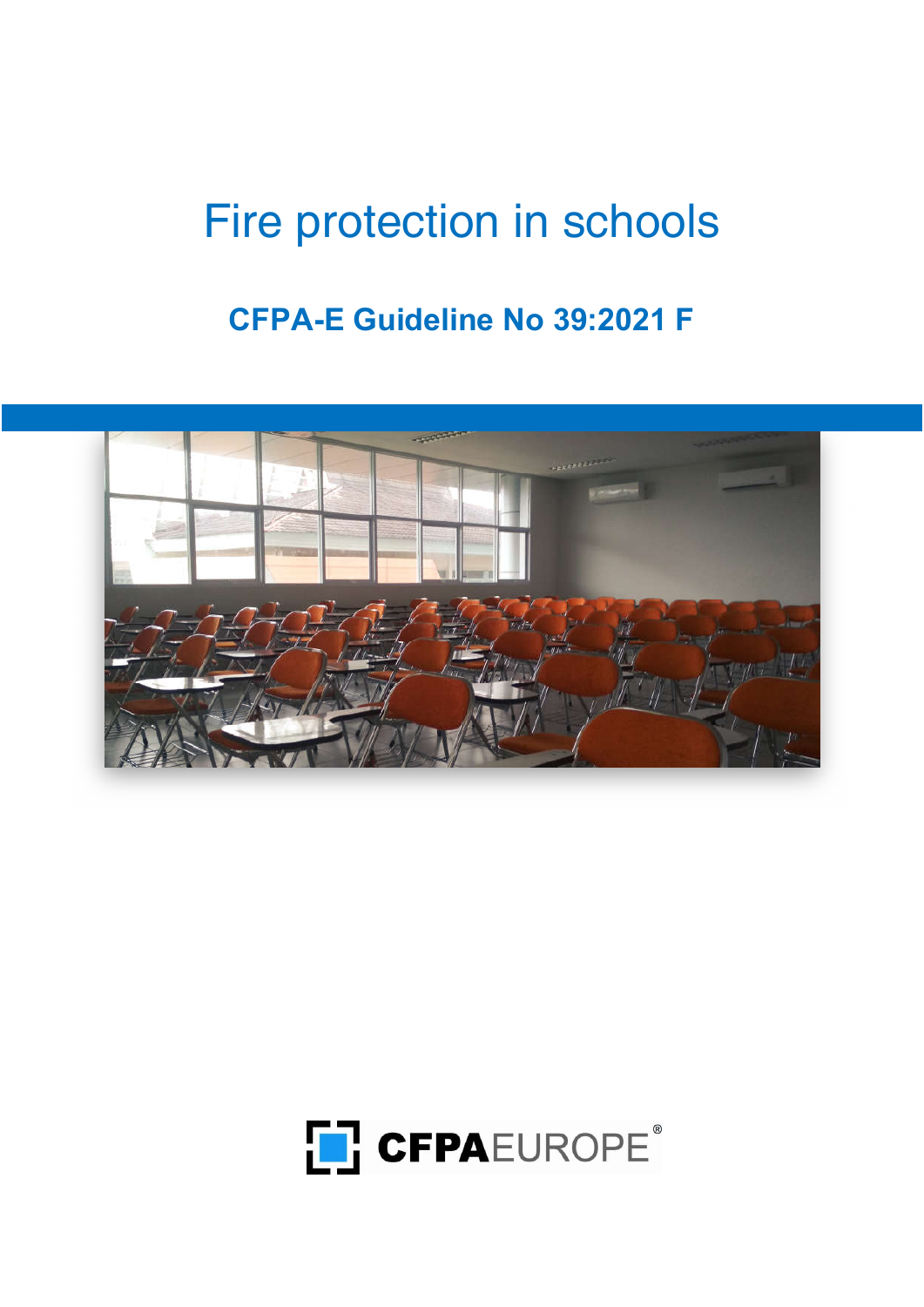

#### FOREWORD

CFPA Europe develops and publishes common guidelines in order to achieve similar interpretation in the European countries and to give examples of acceptable solutions, concepts and models. CFPA Europe has the aim to facilitate and support fire protection, security and protection against natural hazards across Europe, and the whole world.

The market imposes new demands for quality and safety. Today, fire protection, security and protection against natural hazards form an integral part of a modern strategy for survival, sustainability and competitiveness.

These Guidelines are primarily intended for the public. They are also aimed at rescue services, insurers, consultants, safety companies and the like so that, in the course of their work, they may be able to help manage risk in society.

These Guidelines reflect best practice developed by the national members of CFPA Europe. Where these Guidelines and national requirements conflict, national requirements shall apply.

This Guideline has been compiled by the Guidelines Commission and is adopted by all members of CFPA Europe.

Copenhagen, September 2021 Cologne, September 2021 CFPA Europe **Guidelines** Commission

Jesper Ditlev **Hardy Rusch** Hardy Rusch Chairman Chairman

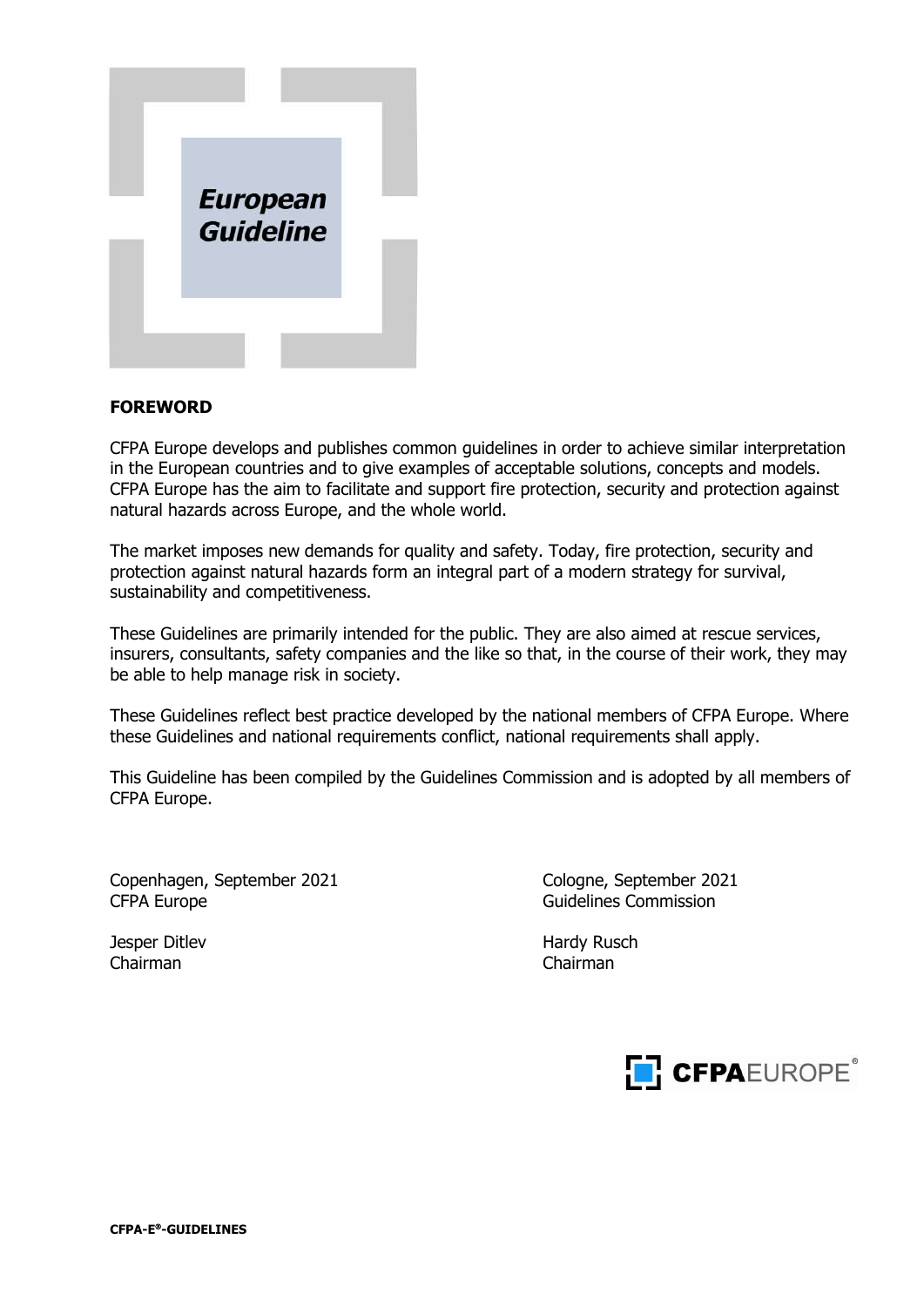

#### **Contents**

| 1              |                |                                                                                   |  |  |
|----------------|----------------|-----------------------------------------------------------------------------------|--|--|
| 2              |                |                                                                                   |  |  |
| 3              |                |                                                                                   |  |  |
| 4              |                |                                                                                   |  |  |
|                | 4.1            |                                                                                   |  |  |
|                | 4.2            |                                                                                   |  |  |
|                | 4.3            |                                                                                   |  |  |
|                | 5 <sub>1</sub> |                                                                                   |  |  |
|                | 5.1            |                                                                                   |  |  |
|                | 5.2            |                                                                                   |  |  |
|                | 5.3            |                                                                                   |  |  |
|                | 5.4            |                                                                                   |  |  |
|                | 5.5            |                                                                                   |  |  |
|                | 5.6            |                                                                                   |  |  |
|                | 5.7            |                                                                                   |  |  |
|                | 5.8            |                                                                                   |  |  |
| 6 <sup>1</sup> |                |                                                                                   |  |  |
|                | 6.1            |                                                                                   |  |  |
|                | 6.2            | Sports halls, multipurpose halls, auditoriums, cinemas, theatres, restaurants  13 |  |  |
|                | 6.3            |                                                                                   |  |  |
|                | 6.4            |                                                                                   |  |  |
|                | 6.5            |                                                                                   |  |  |
|                | 6.6            |                                                                                   |  |  |
|                | 6.7            |                                                                                   |  |  |
|                | 6.8            |                                                                                   |  |  |
|                | 6.9            |                                                                                   |  |  |
| 7 <sup>7</sup> |                |                                                                                   |  |  |
|                | 7.1            |                                                                                   |  |  |
|                | 7.2            |                                                                                   |  |  |
|                | 7.3            |                                                                                   |  |  |
|                | 7.4            |                                                                                   |  |  |
|                | 7.5            |                                                                                   |  |  |
|                | 7.6            |                                                                                   |  |  |
|                | 7.7            |                                                                                   |  |  |
|                | 7.8            |                                                                                   |  |  |
|                | 7.9            |                                                                                   |  |  |
| 8              |                |                                                                                   |  |  |
|                | 8.1            |                                                                                   |  |  |
|                | 8.2            |                                                                                   |  |  |
|                | 8.3            |                                                                                   |  |  |
|                | 8.4            |                                                                                   |  |  |
|                | 8.5            |                                                                                   |  |  |
|                | 8.6            |                                                                                   |  |  |
|                | 8.7            |                                                                                   |  |  |
|                |                |                                                                                   |  |  |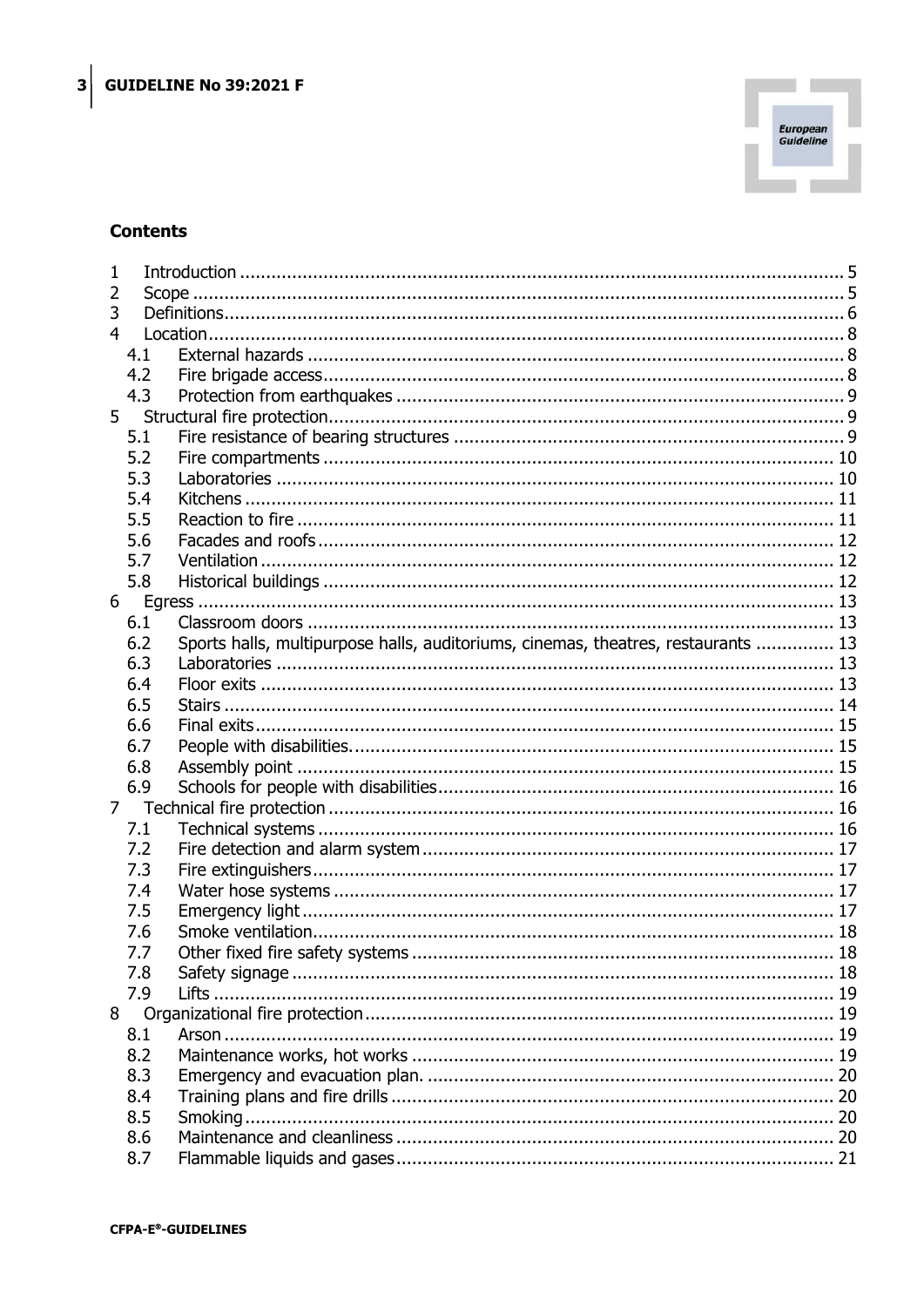

Key words: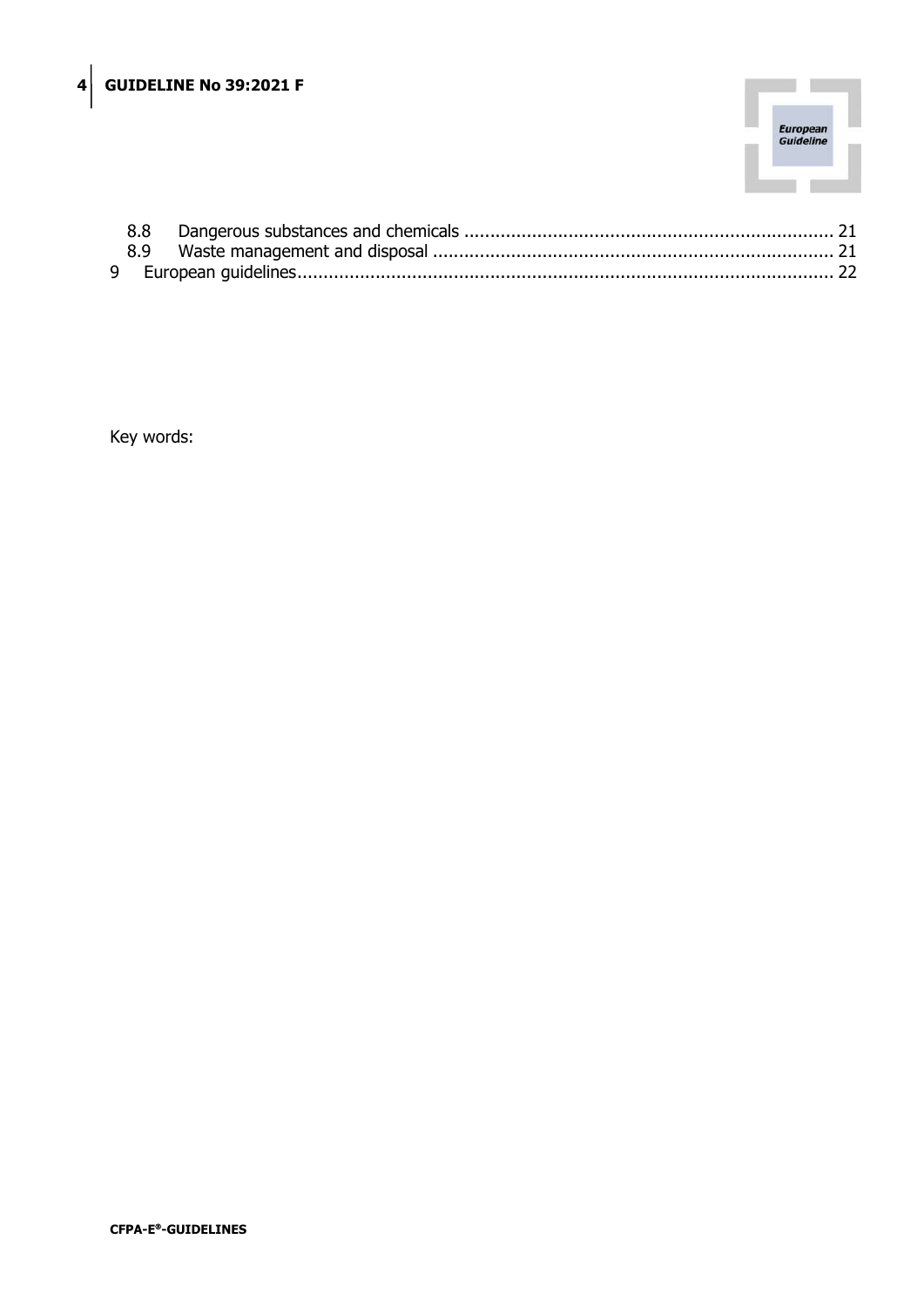

# 1 Introduction

This Guideline is concerned with fire safety in schools, new and existing. In these activities, there is a great variety in the age of occupants and in their awareness concerning the exact characteristics of the spaces that they occupy.

Most European countries have national or local codes concerning the fire safety of schools, but the legislation can be very different between countries.

The intention of this Guideline is to provide a common basis for the fire safety of all schools in all European countries, excluding nurseries and schools with small numbers of people. Dormitories and student residences are not covered by this Guideline.

This guideline is primarily intended for those responsible for fire safety in schools. It is also addressed to the rescue services, consultants, safety companies and others who, in course of their work, may be able to help to increase the level of fire safety in schools.

# 2 Scope

This guideline addresses the fire safety issues of schools, as indicated in the definitions.

The aim of this guideline is to provide school managers and safety consultants with some basic principles indicating the process to improve the fire safety of schools, new and existing. Due to the great number of existing schools, the measures contained in this document are easy to implement. This means that new schools could easily implement a higher level of safety than those indicated in the present guideline.

In general, new schools and the new buildings extending existing schools should apply the Guideline entirely. Existing schools are sometimes in old or historical buildings; in these cases, it can be difficult to apply some or all of the recommendations of this Guideline. It may be necessary and appropriate to appoint a qualified fire engineer to carry out a more advanced risk assessment.

Schools can vary a great deal in dimensions, number of people, age of students, the ability of students to take care of themselves without help, age of the buildings, etc. In some cases, schools can include dormitories, kitchens, laboratories, and rooms or buildings where different activities take place. Therefore, in addition to what is indicated in this guideline, in some cases it may be necessary or appropriate to appoint a qualified fire engineer to carry out a more advanced risk assessment. The fire risk assessment must take into account the fire resistance of load-bearing structure and compartmentation, the access routes of emergency vehicles, the conformity of different technical equipment, the maintenance of the whole structure, etc..

This guideline does not apply to:

- Nurseries;
- Schools with less than 30 people present at one time;
- Training events that occur completely outdoors.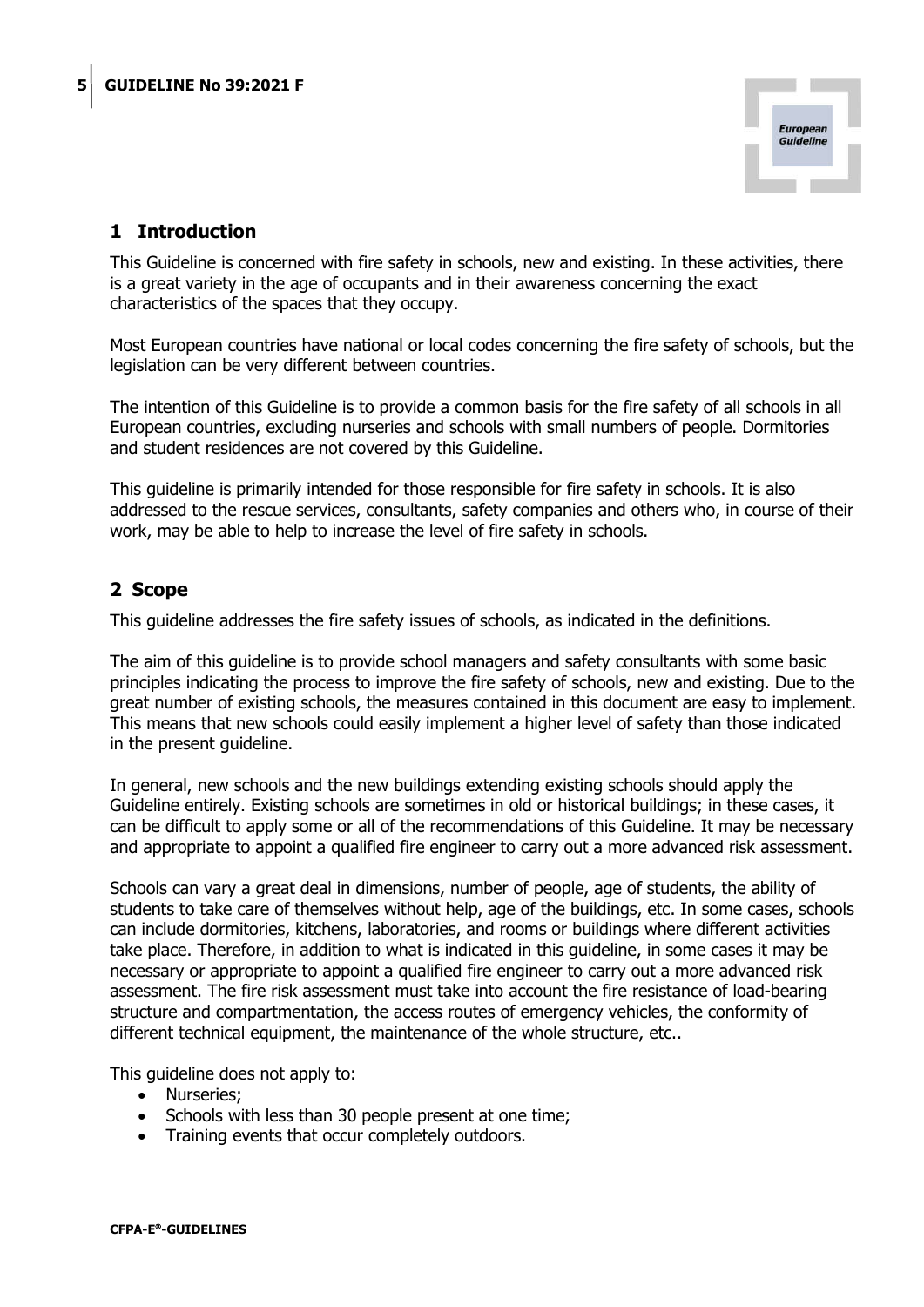

The objectives of this Guideline are:

- Reduce the probability of a fire, or even avoid the possibility of a fire;
- Reduce, in case of fire, the consequences of the fire on people and on properties;
- Guarantee the maximum possible safety for people;
- Reduce the intervention by external Fire fighters and assure the maximum possible safety for Fire fighters in case of intervention.

### 3 Definitions

**School:** an organized institution designed to provide learning spaces and learning environments for students under the direction of teachers. This definition includes any kind of teaching structure, including for example state schools, public schools, technical schools, academies and universities, regardless of the size of the school, the number or the age of students.

Nursery: a structure for young children, normally under 6 years old, in which pupils are so young that they cannot act individually and/or take care of themselves without help.

**Type 1 school:** school with maximum number of people that are contemporaneously present between 30 and 100.

**Type 2 school:** school with maximum number of people that are contemporaneously present between 101 and 500.

**Type 3 school:** school with maximum number of people that are contemporaneously present exceeding 500.

**Responsible:** the person who is responsible of the fire safety issues of the school. In general, he/she is the school manager, but the school manager can assign a particular person to take care of the fire safety issues of the school by means of a written document.

**Protected stair:** a stair, which is protected towards all surrounding rooms by means of:

- EI 30 (or more) fire resistant walls, and
- at least EI 30-Sa (or more) fire resistant doors.

**Smoke proof stair:** a stair, which is protected towards all surrounding rooms by means of:

- EI 30 (or more) fire resistant walls, and
- at least EI 30-Sa (or more) fire resistant doors, and
- a ventilating system able to keep the stair free from smoke.

External stairs can be considered as smoke proof stairs.

**One way egress path length:** The length of the path from any point of the premises until the first point in which people can egress in two different directions, each of them creating at least an angle of 45° or divided by a fire-resistant wall.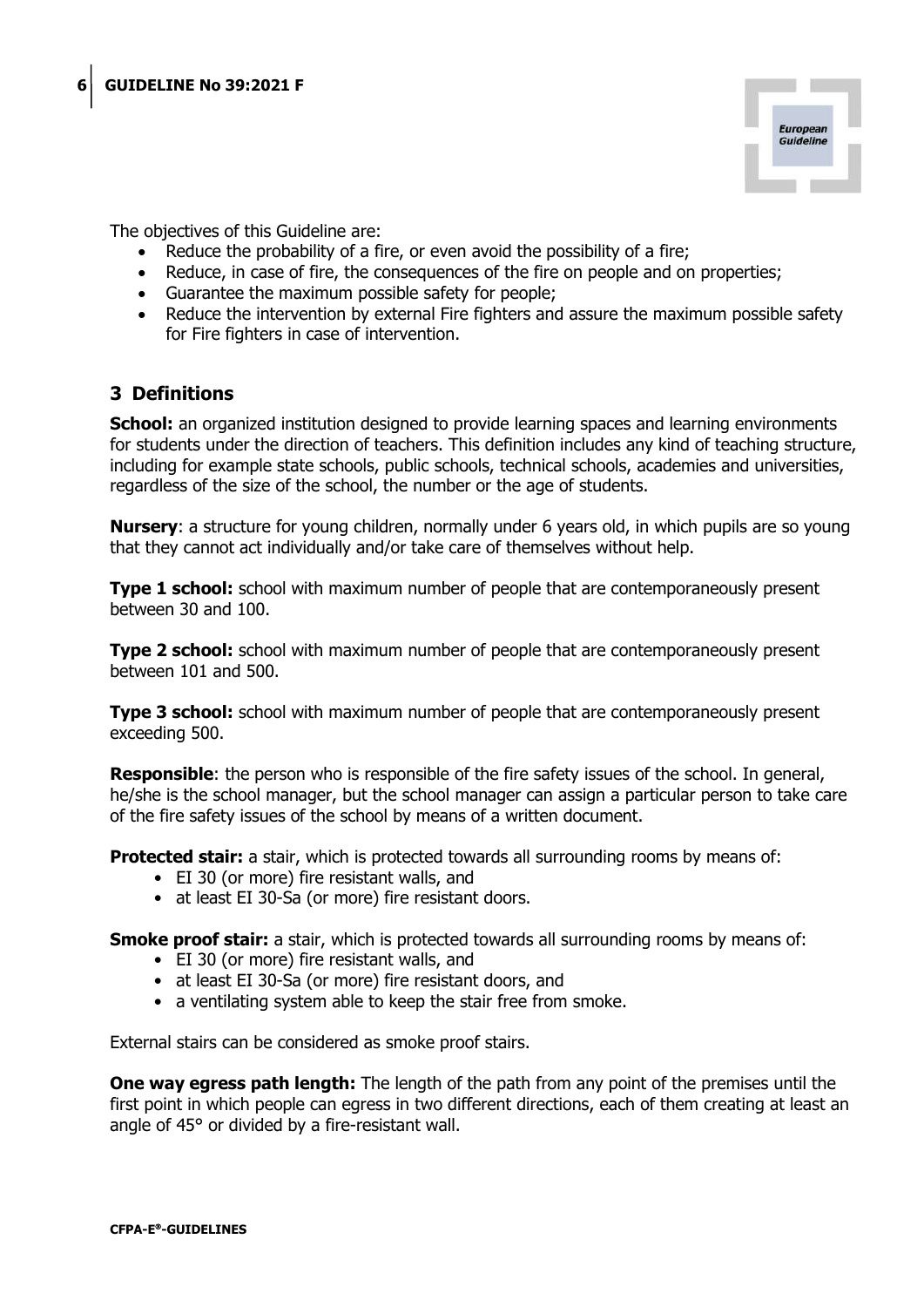

**Number of people or occupancy:** the maximum number of people that can reasonably occupy the building/s under any conditions. This includes the sum of any kind of occupants, including teachers, students, technical personnel, external consultants, maintenance personnel, parents of students.

In general, in large school complex, the number of people must be considered calculating all buildings, if they are connected one to each other internally. If one or more buildings are not internally connected, then they must be considered individually in the calculation of the number of people.

**Evacuation lift:** a lift inserted inside a REI60 protected enclosure, built according to EN 81-72, with exit at ground floor directly outside or by means of a protected corridor, without steps. Floor, walls and ceiling of the lift must be in not combustible materials.

**Protected corridor:** a corridor which is protected towards all surrounding rooms by means of:

- EI 30 (or more) fire resistant walls, and
- at least EI30-Sa (or more) fire resistant doors.

Automatic emergency lowering system for lifts: this system detects the loss of standard electrical power, and then automatically cancels any floor calls and, using a standby battery power, safely lowers the lift to the safest landing (normally ground floor, opens the door and prevents any other use of the lift until after the end of the emergency.

Laboratory: a room where dangerous substances or mixtures, such as chemicals, flammable gases or liquids, pressurized gases, explosives, radioactive materials, biological hazards, etc., are present in significant quantity. A significant quantity can be for example 50 litres of flammable liquids, 220 liters of pressurized gases, or as determined by the results of the fire risk assessment.

**High risk area:** rooms or areas where dangerous activities are carried out, or where dangerous<sup>1</sup> substances or mixtures are used and/or stored. High risk areas in general should include for example kitchens, laboratories, large archives, large stock rooms, technical rooms (such as boiler rooms, electrical transformer rooms, rooms where the charging of a large numbers of batteries is carried out, compressor rooms, etc.), laundries, garbage disposal areas, covered parking lots.

**Refuge for disabled people:** a place or room, in communication with and close to a fire exit stair, having sufficient dimensions for all disabled people who might be expected to be present on that floor. As a place, they can wait for assistance to be taken down the stairs. The place must not constitute a hindrance for other egressing people. The stair must be protected or preferably smokeproof. Inside the refuge, there must be at least one emergency light, appropriate signage according to ISO 7010-E24, indications about the correct behavior, and preferably a bi-directional communication system to let the people communicate with Fire fighters at ground floor. The refuge area is not required on ground floors.

<sup>&</sup>lt;sup>1</sup> Dangerous substances and mixtures in general include flammable gases and liquids, easily combustible solids like for example paraffin, corrosive substances, explosives and rooms susceptible to contain an explosive atmosphere, biological hazards, radioactive substances, toxic substances, high pressure containers.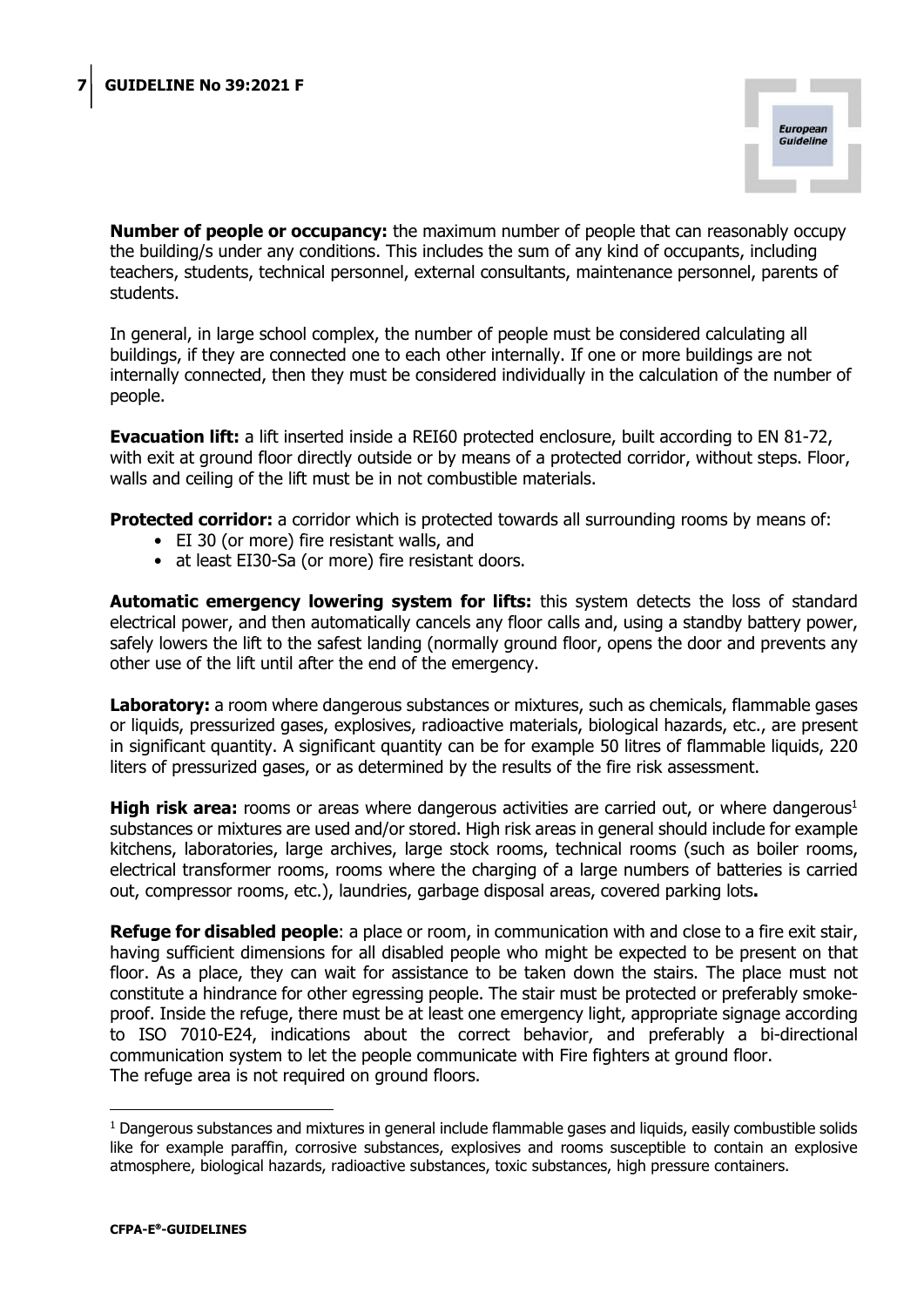

**Height of the building**: Difference between the highest level where a fire truck can approach the building and the highest accessible floor.

Floors where there is a reduced number of personnel and only for limited periods, such as technical rooms, can be excluded

**Ground floor:** a floor that can be accessible horizontally from outside and that can quarantee the horizontal egress of people. One single step not exceeding 3 cm downhill from inside to outside can be excluded Ramps with a slope not exceeding 8 % are to be considered as horizontal.

It should be noted that, depending on the particular formation of the external terrain, a school can have more than one ground floor.

# 4 Location

#### 4.1 External hazards

In general, schools should be located sufficiently far from structures or buildings with high risk of fire or explosion, like for example oil refineries, flammable gas deposits, nuclear plants, etc. in order that, in the event of an accident in those places, people in the school can be evacuated before they are exposed to excessive risk.

The school should be protected from floods, landslides, avalanches, external forest fires, or other natural hazards in a way that evacuation can take place in time.

#### 4.2 Fire brigade access

At any time the driveway to the building must be kept free for the fire department. If possible, around the entire building, a lane for fire brigade should be kept free to ensure that the access for the fire brigade is possible from all building sites.

In general, Fire fighting vehicles should be able to access the premises with roads having the following measures:

- Minimum width: 3,5 m;
- Minimum free height: 4 m;
- Maximum turning radius: 13 m;
- Maximum slope: 10 %;
- Load resistance: 20 t, 8 on the front axis and 12 on the rear axis (wheelbase 4 m).

If one or more of these measures cannot be respected, then a specific fire risk assessment must be done.

For all buildings taller than 12 m, the Fire fighters ladder should be able to approach at least one window of each floor; alternatively, if the building is divided internally and no communications exist between stairs, the Fire fighters ladder should be able to approach at least one window of each independent stair.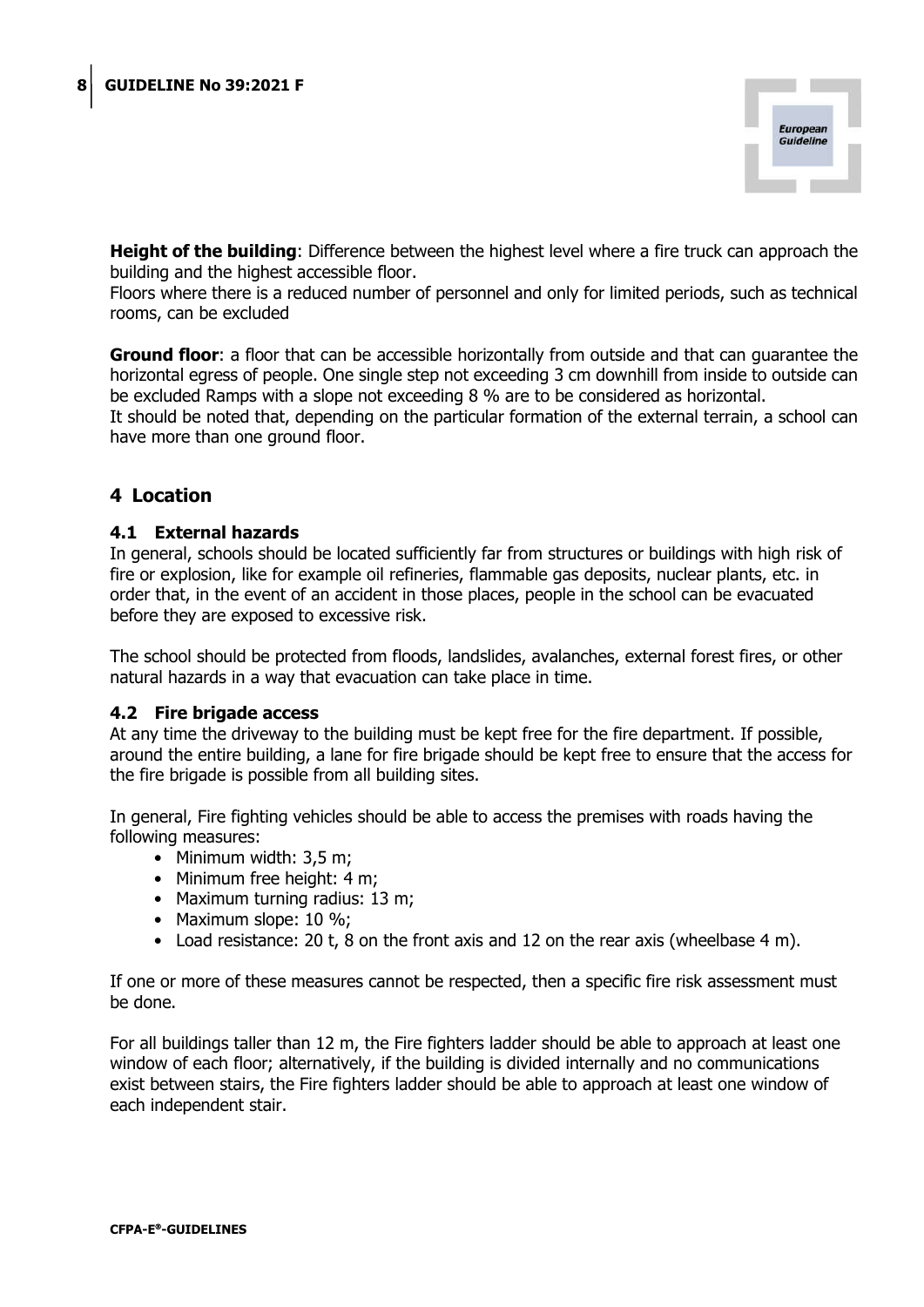

If the ladder is not able to approach the building, then a specific fire risk assessment must be done, and further fire safety measures may be required e.g. that all stairwells are smoke proof.

#### 4.3 Protection from earthquakes

Earthquakes often can be a cause of fire, due to breaks in gas pipes, fire system failures, and many other causes. Therefore, the safety from earthquakes is crucial for fire safety, too.

The schools Responsible Person must take into account the location of the school and consult the seismic maps of the region. Normally countries are divided in different seismic areas, depending on the expected severity of a possible earthquake.

When a school is inside a seismic area, then:

- The bearing structures must be designed, installed and verified in order to conform to the applicable national or local regulations in terms of resistance to earthquakes;
- All heavy furniture must be firmly fixed to the walls;
- All heavy materials have to be preferably stored near the floor, and not on high shelves;
- All internal technological systems must be designed, installed and verified in order to avoid falling pieces, especially along egress routes;
- False ceilings and suspended ceilings should be designed, installed and verified in order to avoid falling pieces and should be avoided along egress routes;
- All fire safety systems must be designed, installed and verified in order to guarantee the needed efficiency also after an earthquake, according to a specific fire risk assessment;
- The main gas pipe must have an automatic general valve that closes the pipe in case of lack of electricity supply;
- The periodical fire drills must include a drill concerning the correct behavior in case of earthquake.

During the evacuation of people, the internal fire service should take into account that minor tremors often follow strong earthquakes.

The use of lifts after an earthquake is forbidden until the system has been completely revised and verified by a qualified technician.

# 5 Structural fire protection

#### 5.1 Fire resistance of bearing structures

In general, schools should be located in buildings where the fire resistance of the bearing structures is sufficient to guarantee the egress of all occupants and the safe intervention of Fire fighters.

For schools with all the following characteristics:

- $\bullet$  the training activity is exclusively performed at ground floor(s);
- completely isolated from any other building;
- with possibly one basement and one first floor without classrooms (for example used only for offices, archives or technical rooms);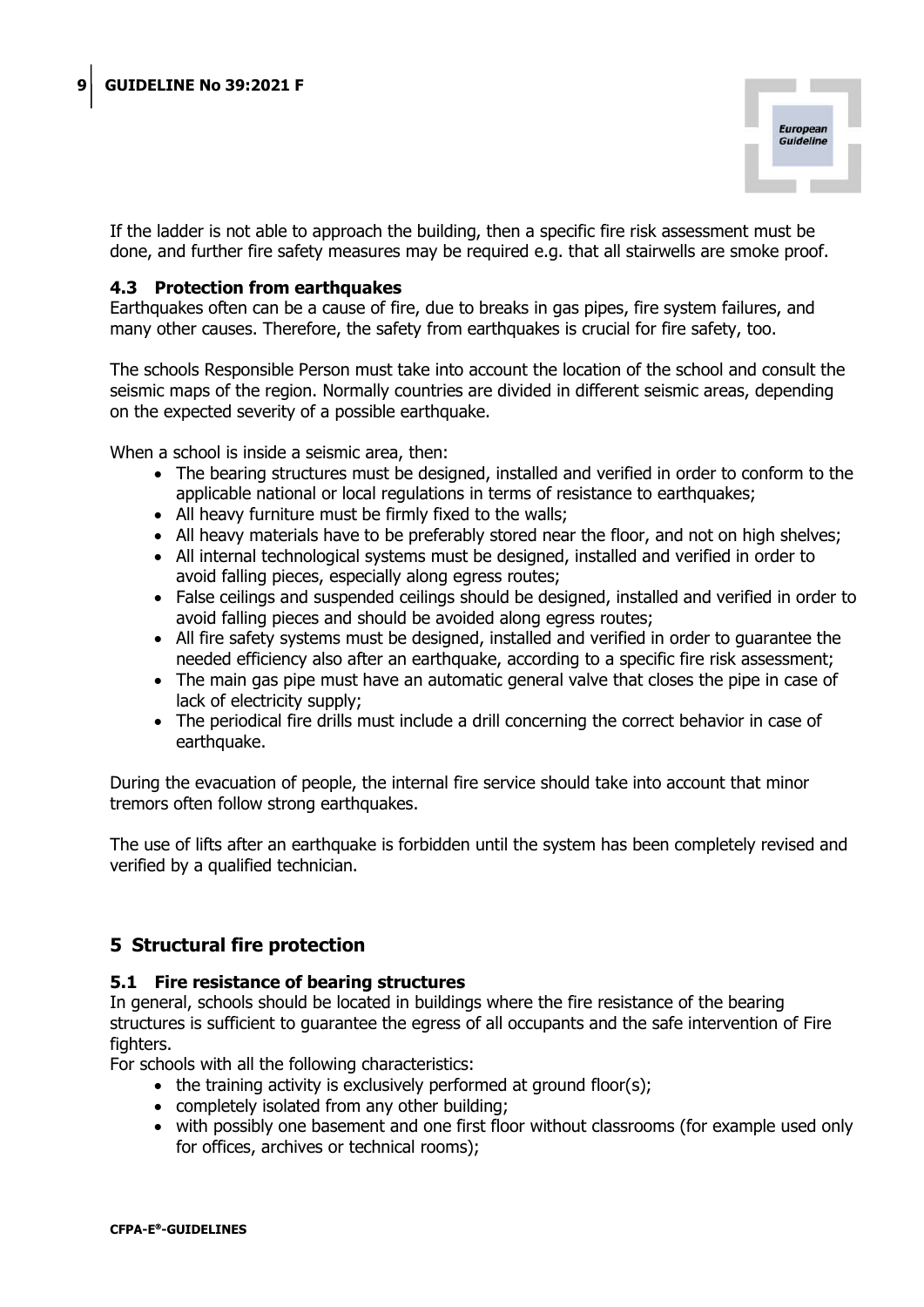

with easy egress to outside,

it' s possible to accept bearing structures with no fire resistance.

In all other cases, the bearing structures should be compatible with the effective fire load, with a minimum of 30 minutes.

Tall buildings (indicatively over 24 m) should have a higher fire resistance of bearing structures, indicatively R120, following the fire risk assessment.

#### 5.2 Fire compartments

School-serving uses (such as classrooms, group rooms, staff rooms, break rooms, server rooms, cleaning rooms, teacher's offices) can be grouped together in the same fire compartment. The same also applies for gym uses (such as dressing rooms and public galleries).

In general, high-risk areas should be included in a specific fire compartment.

All rooms that can be used as sports halls, multipurpose halls, auditoriums or similar, exceeding 100 people, should be a specific fire compartment.

A specific risk assessment will determine the exact fire resistance of the fire compartments at least for the following:

- In student residences and dormitories, a fire can start when people are asleep, so in general these buildings of parts of buildings must be separated from all other parts of the buildings by 120 minutes fire resistant structures;
- schools or part of the schools where there is a relevant number of people with disabilities or people not able to take care by themselves should be a specific fire compartment;
- tall buildings (indicatively over 24 m) should have a higher fire resistance in order to guarantee the egress of people and the safe intervention of Fire fighters.

Please note that student residences and dormitories are not covered by this guideline.

#### 5.3 Laboratories

In general, laboratories should not be placed in basements. If this is not possible, a specific risk assessment needs to be done.

A list with all possible dangerous materials must be available in each laboratory in which these substances are used:

- must be a specific fire compartment, with fire separations of at least 60 minutes of fire resistance;
- doors need to be 60 minutes fire resistant, with push-bars, opening outwards;
- in general, at least two different exits in opposite direction should be present;
- a fire detection and alarm system must be designed, installed and maintained according to national or local regulations.

If necessary, near the entrance of the laboratory a notice or list of the maximum amount of dangerous materials must be installed on the wall in plain sight.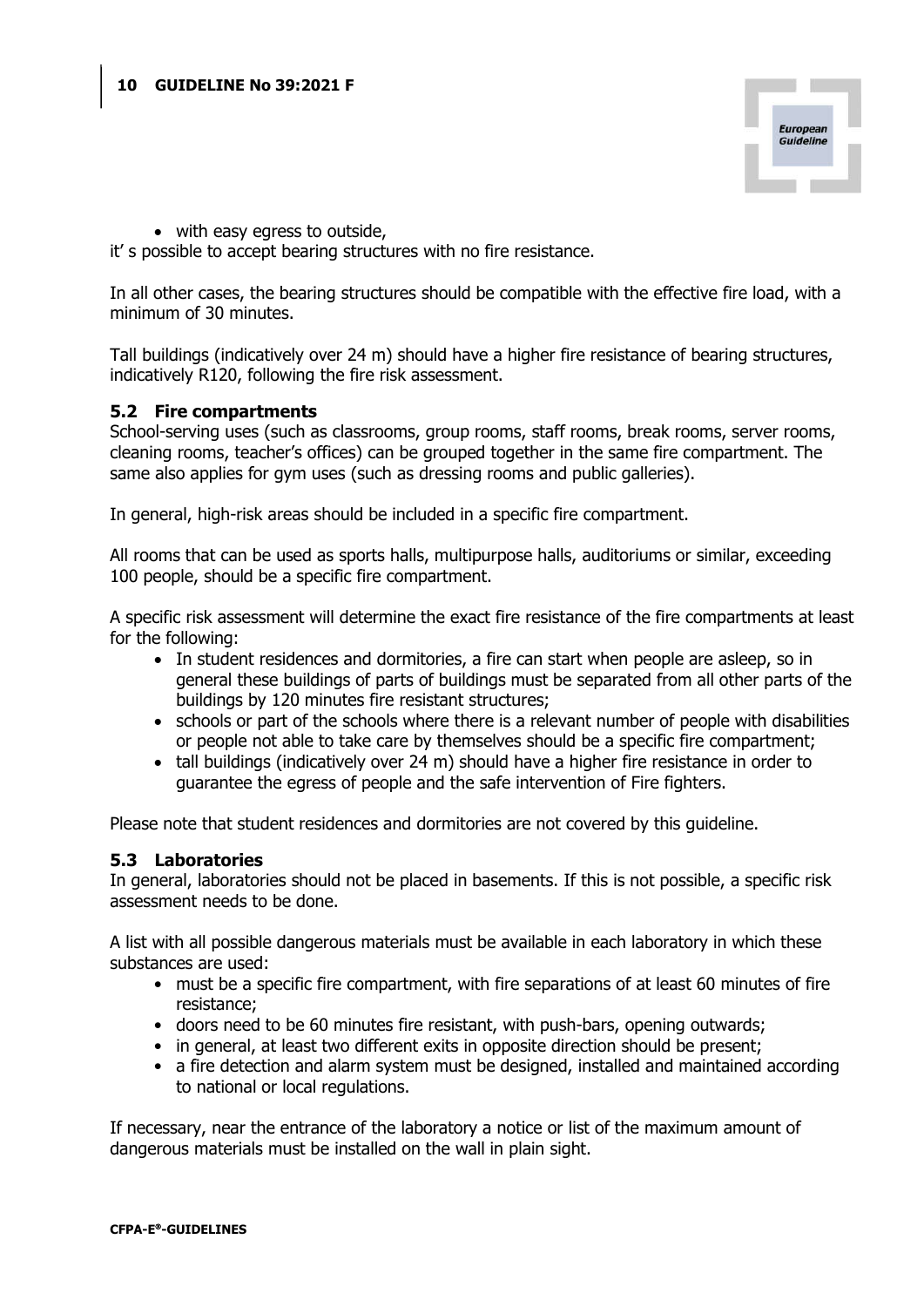

All laboratories in which gas with density over 0.8 are used or stored, should be placed at ground floor with no possible access or connection to basements. These rooms should have ventilating systems with openings in the upper and lower part of walls.

In laboratories in which radioactive substances or radioactive machinery are used, it's forbidden to use or store flammable substances.

Gas pipes and flammable liquids pipes must have an internal and an external manual shutter. The shutter must be provided with clear signage.

All gas burners must have automatic gas shut off in case of lack of flame.

All systems and equipment must be kept in good conditions and regularly cleaned according to a specific maintenance and cleaning program.

All systems and equipment that, in case of lack of normal power supply, could represent a risk for people must have an emergency power supply.

Laboratories should apply the CFPA-E Guideline No. 28:2012 F "Fire safety in laboratories".

#### 5.4 Kitchens

Kitchens should be preferably electric.

All hoods and cooking appliances must be kept in good conditions and regularly cleaned according to a specific maintenance and cleaning program. For suggestions concerning this topic, please refer to CFPA-E Guideline 9:2012 F, "Fire safety in restaurants".

All floors, walls and ceilings must be in not combustible materials.

All gas burners must have automatic gas shut off.

#### 5.5 Reaction to fire

Materials should be chosen with consideration given to their contribution to fire. The choice of materials, such as furniture and decorations, should have lower reaction to fire classification<sup>2</sup>. Choosing non-combustible or low combustible materials instead of easily combustible materials can be extremely useful in reducing the risk of a fire and the possibility of a quick fire spread, resulting in more time available for fire extinguishing or evacuation.

Thorough consideration should be made in the choice of:

• covering materials for floors, walls and suspended ceilings;

 $2$  According to EN 13501, class A1 is the better one and means that the material is completely not combustible. The worst class is F.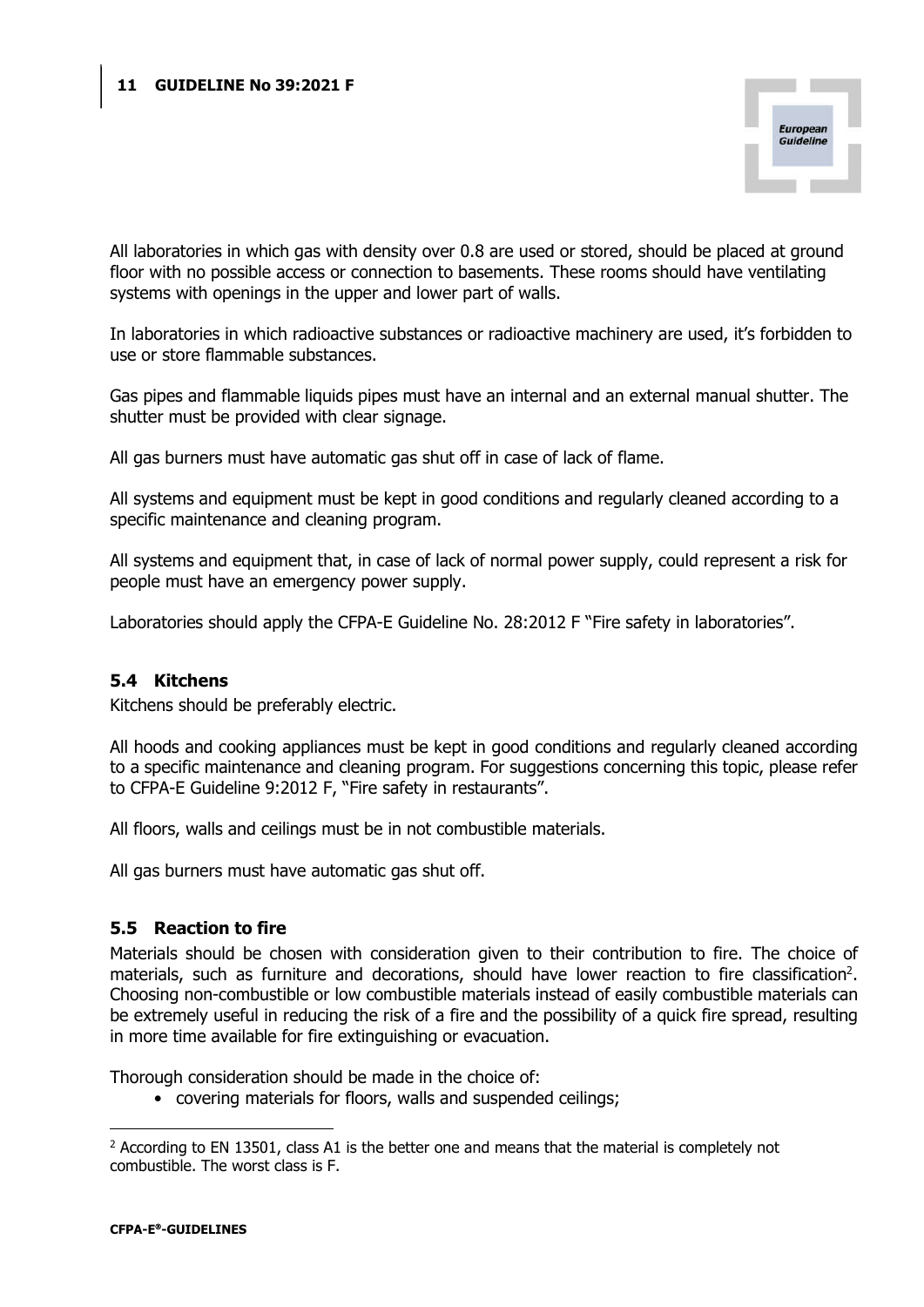

- materials that can take flame on both sides, for example curtains and other fabrics or decoration;
- carpets and mats
- upholstered furniture;
- insulating materials, for any use (acoustic, thermal, etc.), especially if used on facades or roofs.

Inside laboratories, high-risk areas and along all egress routes, the covering materials for floors, walls and ceilings should be maximum in class:

- Cfl,s1 for floors;
- B-s2,d1 for walls;
- B-s3,d0 for ceilings.

#### 5.6 Facades and roofs

Façades and roofs should be constructed with noncombustible materials. This means considering all the materials that form the façade and roof, as a whole and not only the last external layer.

When this is not possible, then a specific fire risk assessment has to be made, which would consider:

- The installation of a sprinkler system in the entire building;
- The installation in a façade of non combustible layers, in adequate dimensions, around all openings (doors, windows) and along all slabs, at all floors;
- The installation on a roof of horizontal non combustible layers, in adequate dimensions, around all openings (smoke vents, skylights) and corresponding with the firewalls installed below the roof.

#### 5.7 Ventilation

In general, high-risk areas should have adequate openings (doors, windows, smoke vents on roofs, mechanical systems, etc.) to guarantee the evacuation of the smoke and heat in case of fire.

As a second choice, if the above types of openings are not possible, skylights that are easily broken by Fire fighters or even easy to melt when hot can be used.

All openings must not be under or close to egress paths.

#### 5.8 Historical buildings

If a school is at least in part inside an historical building, all interventions must be carried out in accordance with the local heritage authority.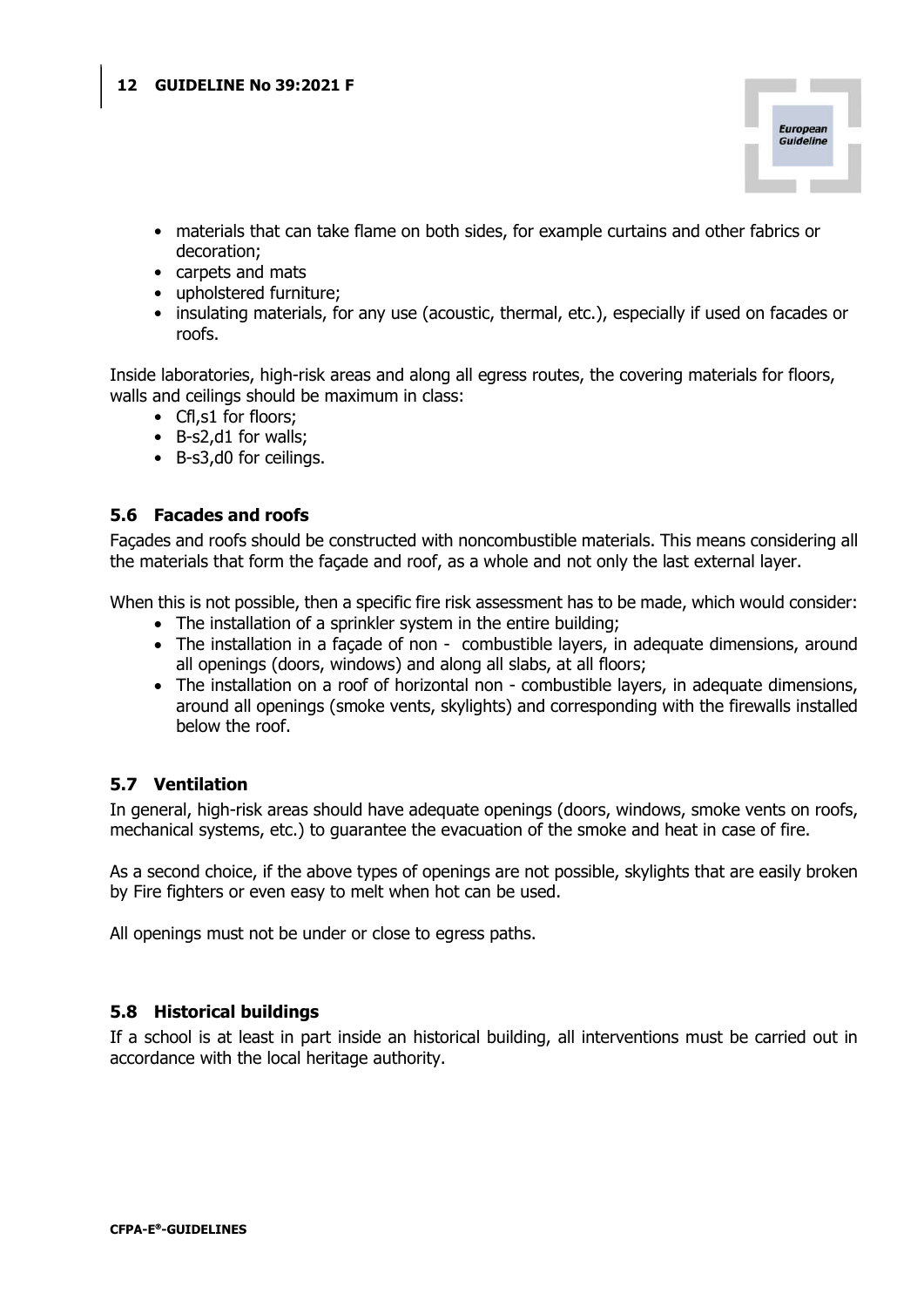

## 6 Egress

#### 6.1 Classroom doors

In general, classroom doors should open outwards and have a minimum width of 80 cm, with a handle according to EN 179. If opening the door outwards is not possible, for example because it causes the risk of accidents for people in the corridors, then a specific risk assessment should be made. In new buildings, recessed doors opening outwards are to be preferred.

Classrooms with more than 50 people should have at least one door, at least 90 cm wide, opening outwards by means of push-bar.

Classrooms with more than 100 people should have at least two doors, at least one 120 cm wide, opening outwards by means of push-bar. In general one door, 120 cm wide, opening outwards by means of push-bar, is needed for every 100 people or part thereof .

#### 6.2 Sports halls, multipurpose halls, auditoriums, cinemas, theatres, restaurants

All rooms that can be used as sports halls, multipurpose halls, auditoriums, restaurants or similar, exceeding 100 people, should have at least 2 exits, in opposite positions, at least 120 cm wide.

Exits should be preferably independent from the egress system of the school.

At least one additional exit is required for every additional 100 people or part thereof.

#### 6.3 Laboratories

Laboratories with less than 50 people should have at least one exit, at least 90 cm wide, opening outwards, with an EN 179 handle or a push-bar.

Laboratories with more than 50 people should have at least two exits, each at least 90 cm wide, possibly in opposite positions. Doors must have push-bars.

Please refer to CFPA-E Guideline no. 28:2012 F, "Fire safety in laboratories".

#### 6.4 Floor exits

In general, any floor with more than 50 people should have at least two different exits, if possible in opposite positions. If the two exits lead to a single stair, then the stair should be at least protected. All basements, which have more than one classroom, must have at least two exits.

Where possible, each fire compartment and each floor should have at least two exits.

Horizontal egress paths and doors should be at least 90 cm wide, with door opening outwards and with EN 179 handles. In all floors where there are more than 100 people, all doors along egress routes should be at least 120 cm wide, opening outwards by means of push-bars.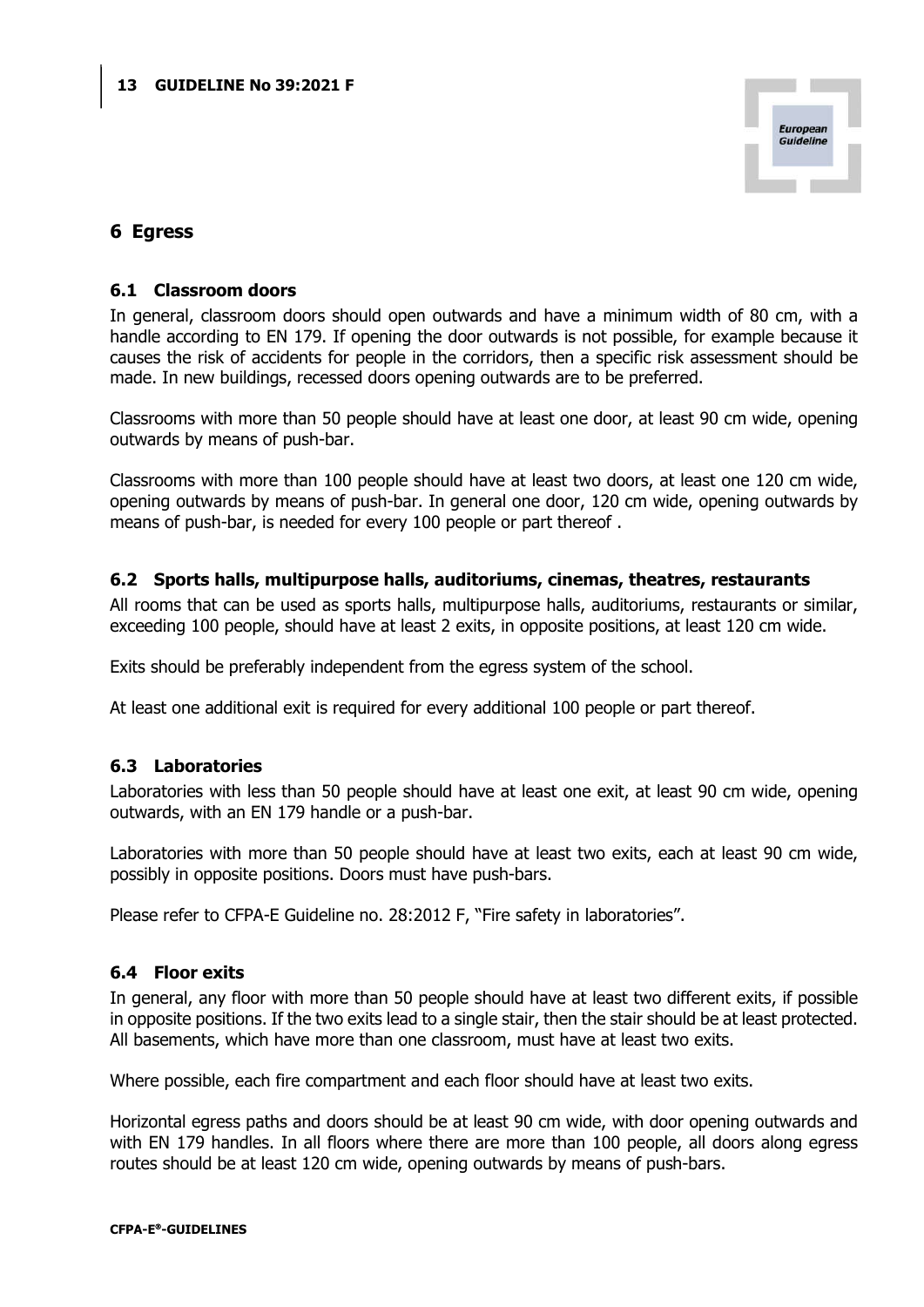

All doors along egress routes should open outwards with a push-bar if more than 50 people use the door for egress.

One way egress paths exceeding 20 m should be avoided.

The maximum distance between the door of any classroom to the nearest protected stair, or to the nearest smoke-free stair, or to the external area should not exceed 50 m. In case of a oneway egress path, the distance from the classroom door to the point in which it is possible to go to different directions is to be considered as double, and then added the distance from that point to the stair or to the external area, the maximum being 50 m.

If some of the requirements above is not possible, then a specific risk assessment should be made.

All exits must always be kept free from obstacles, internally and externally, with clear signage. The signage should if possible be by illuminated signs, powered by normal electric supply, and also by emergency electric supply.

All exits cannot be locked and must be openable without keys or other tools when there are people inside the premises.

#### 6.5 Stairs

In type 2 schools with more than two floors above ground, all stairs should be at least protected.

In type 3 schools with more than two floors above ground, all stairs should be smoke proof.

In all cases above, if the buildings is less than 12 m tall, one single open stair (=not protected, not smoke-proof) can be considered as a fire exit.

Egress stairs in buildings taller than 12 m should be at least protected.

Egress stairs in buildings taller than 24 m should be smoke proof.

All stairs should be straight and steps should be rectangular. The maximum step rise should be 17 cm and the minimum step thread should be 30 cm.

If steps are not rectangular, like for example in spiral stairs, the steps should be 30 cm wide, measuring at 40 cm from the narrower part of the step.

The stairs should have maximum 15 steps between two landings.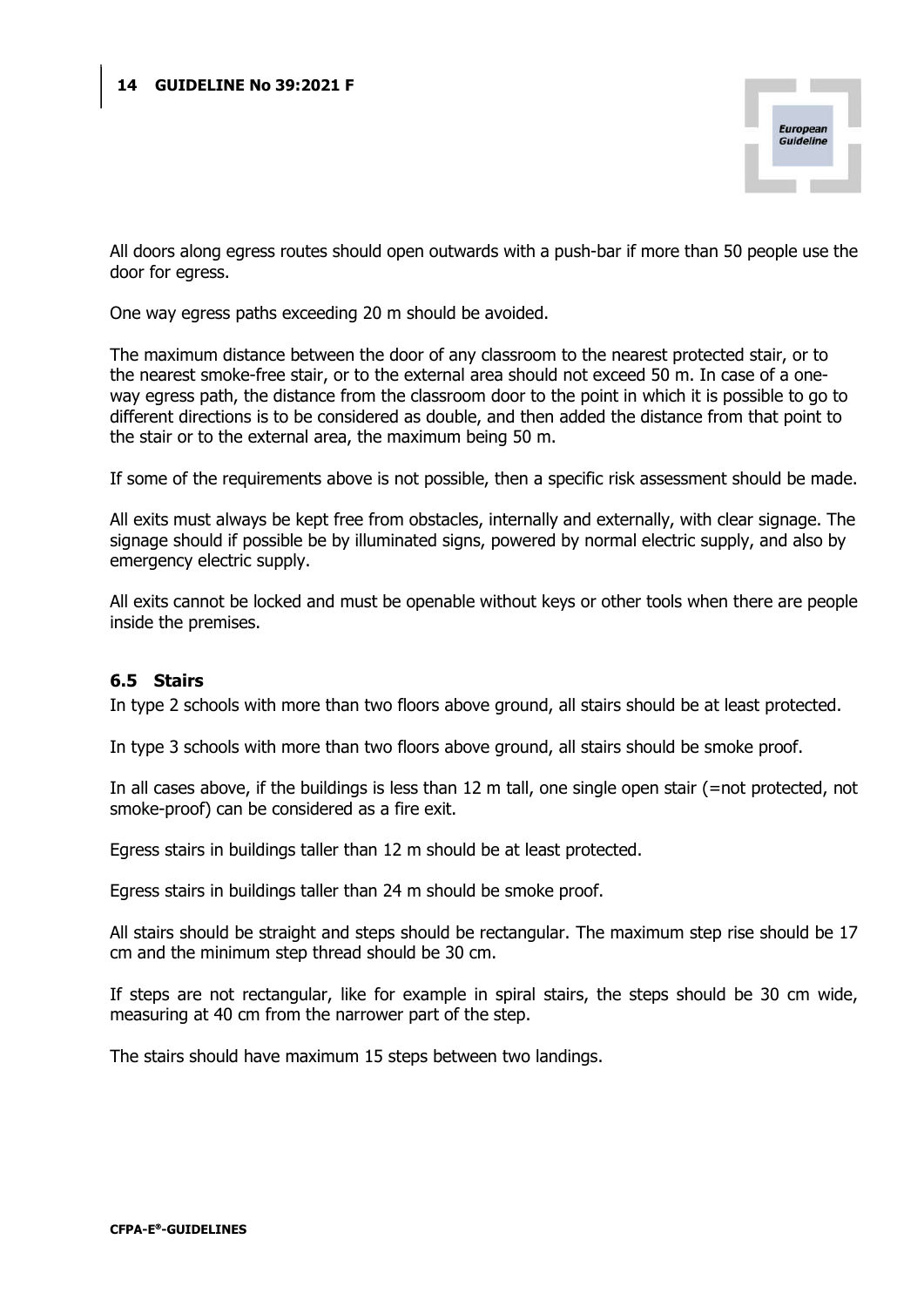

Stairs larger than 240 cm should have a central handrail.

Steps should have anti-slip strips, and at least one handrail. If the handrail works as a parapet, it should be installed at least 110 cm from floors or the center of steps. In case of young students or people with disabilities, it can be appropriate to install an additional handrail at a lower level.

Handrails must not reduce the width of the stair. Handrails protruding less than 8 cm can be excluded.

Stairs to the basement should be separated by stairs to upper floors by means of fire resistant structures, with a fire resistance of at least 60 minutes.

If some of the requirements above are not possible, then a specific risk assessment should be made.

In general and when not otherwise specified by national or local codes, one 120 cm stair can be considered sufficient for 100 people at each floor.

#### 6.6 Final exits

Final exits must never be locked or blocked by external obstacles, like for example parked cars or snow.

The external face of a final exit should have a signage such as "Fire exit – do not block".

#### 6.7 People with disabilities.

Often in schools, there are people with disabilities, and their evacuation can be difficult.

In general:

- A normal lift must never be used for the evacuation of people, including people with disabilities;
- buildings taller than 24 m should have an evacuation lift;
- at each floor, at least one refuge for disabled people must be present.

Secure waiting areas are not needed at ground floor(s).

Please refer to CFPA-E Guideline no 33:2015 F "Evacuation of people with disabilities".

#### 6.8 Assembly point

An assembly point out of the building must be determined. If possible, proper signage should be installed.

The assembly point must be indicated in the evacuation plans.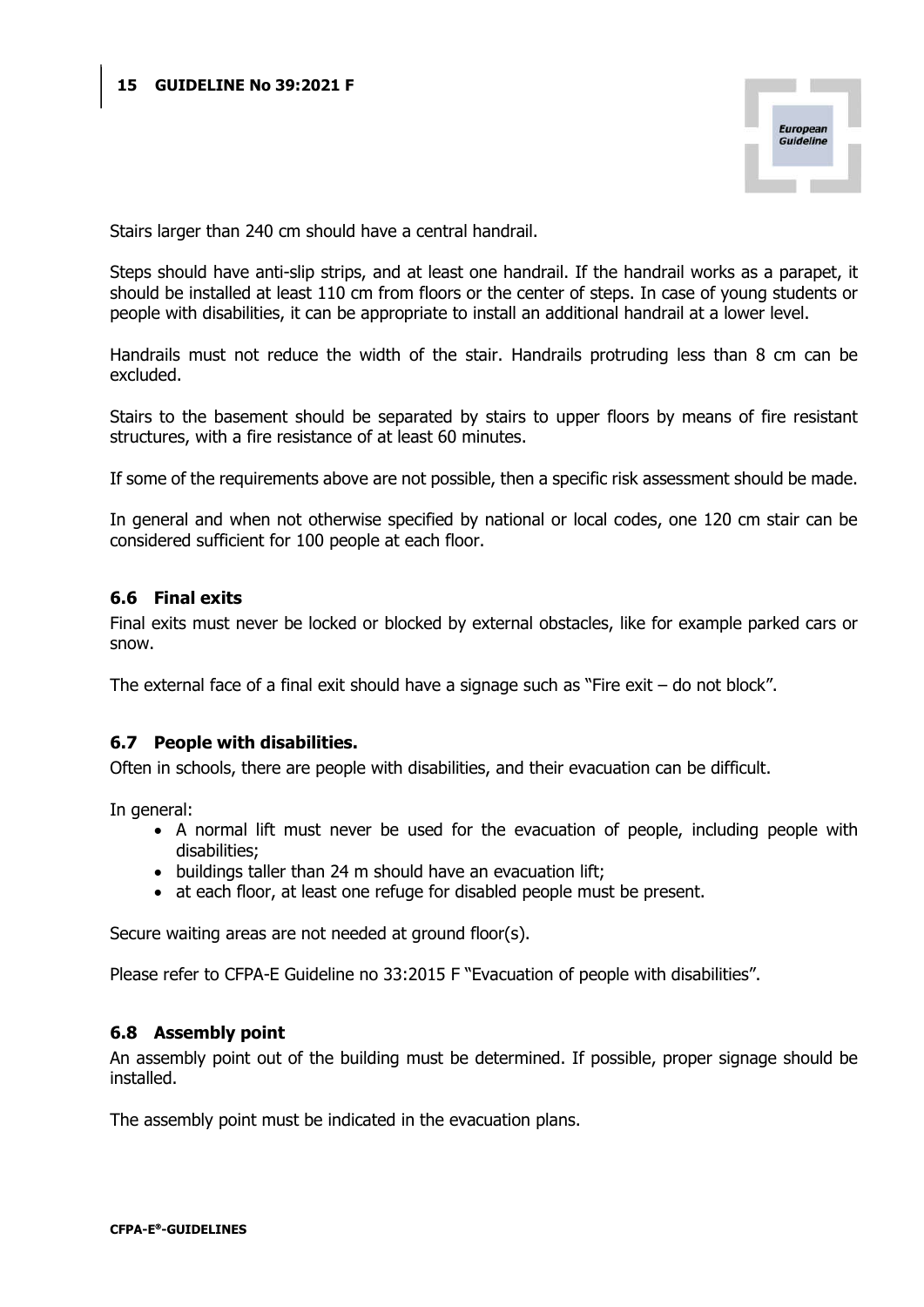

It should be noted that the assembly point must be sufficiently large and must be on firm ground, far from possible hazards like for example gas pipes, electric power lines, rivers, lakes and beaches, possible landslides, possible avalanches.

The assembly point must be separated from the footprint for fire-fighting vehicles.

Where possible, for each classroom the teacher is responsible for the roll call in order to verify that all people safely got out of the building. If somebody is missing, the teacher must immediately report it to the fire fighters.

#### 6.9 Schools for people with disabilities

Schools specifically established for people with disabilities should have an egress system designed specifically considering all possible disabilities.

If the school includes floors other than ground floor, there must be at least 2 different stairs, each with one secure waiting areas, each one with enough space for all occupants with disabilities.

The automatic fire and alarm system must take into consideration all possible disabilities, and must guarantee that all people in the building are able to be properly notified of an alarm, such as optical alarms, acoustical alarms, vibrating devices, or by means of a sufficient number of trained personnel.

The position of manual call points, extinguishers and other systems or devices useful in case of fire must be designed considering all possible disabilities. For example, if considered as appropriate by the fire risk assessment, the installation of these devices should be at a certain height from floor (normally about 80 cm from floor), in order to guarantee that all people can use them.

The emergency exits must never be locked, except in extremely particular cases, like for example in schools for mentally disabled people, and only as a result of a specific fire risk assessment carried out by a qualified fire engineer. In this case, all personnel must be adequately trained and must have a key or other affordable device that must guarantee the immediate and simultaneous opening of all emergency doors.

Signage and communication systems must be designed specifically considering all possible disabilities.

Please refer to CFPA-E Guideline no. 33:2015 F, "Evacuation of people with disabilities".

# 7 Technical fire protection

#### 7.1 Technical systems

All technical systems (electric system, HVAC, etc.) must be designed, installed and maintained following the applicable national or local regulations.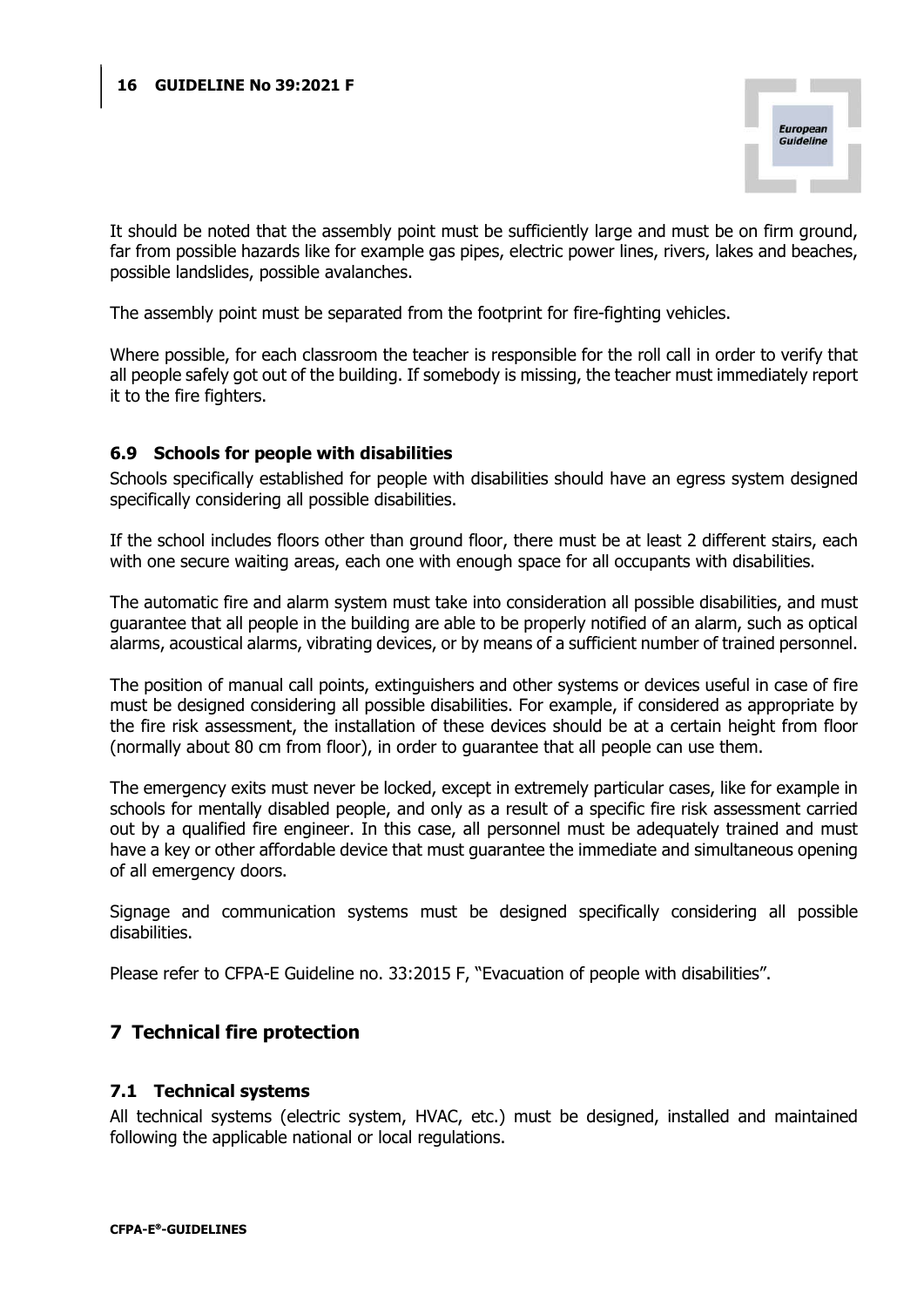

#### 7.2 Fire detection and alarm system

In all schools, a fire detection and alarm system has to be designed, installed and maintained according to national or local regulations.

A fire alarm system can inform all users of the building at an early stage of fire and can alert the fire department in a short space of time. This is especially useful rooms that are not used permanently, such as storerooms and basements.

Normally smoke detectors are suitable, but particular rooms like kitchens and laboratories may require different kind of sensors.

Alarms should be optical and acoustic; the sound must be clearly audible in all rooms, with a sound level sufficient to cover all possible background sounds.

Special devices, such as vibrating devices, optical and/or acoustical alarms, may be necessary for those with a disability.

The activation of the fire detection system should immediately stop the fans of the HVAC system (if present).

Schools with over 1000 people should have an EVAC system according to EN ISO 7240-19.

#### 7.3 Fire extinguishers

All schools should have a sufficient number of fire extinguishers. In general, water based extinguishers are preferable, as they are easy to use and do not lower the visibility when used.

Extinguishers should be at least 34A-144B, at least one every 100 sqm, at least one at each floor. At least one extinguisher is needed in or immediately outside all high-risk areas.

#### 7.4 Water hose systems

Type 2 and 3 schools, and schools with levels below – 5 m or over + 24 m should have a fixed water hose system, designed, installed and maintained following the applicable national or local regulations.

#### 7.5 Emergency light

All schools should have an emergency lighting system, designed, installed and maintained according to the applicable national or local regulations.

In general, there should be at least:

- one light in every classroom;
- lights along corridors and stairs;
- lights inside offices, laboratories, kitchens, sports halls, multipurpose halls, auditoriums;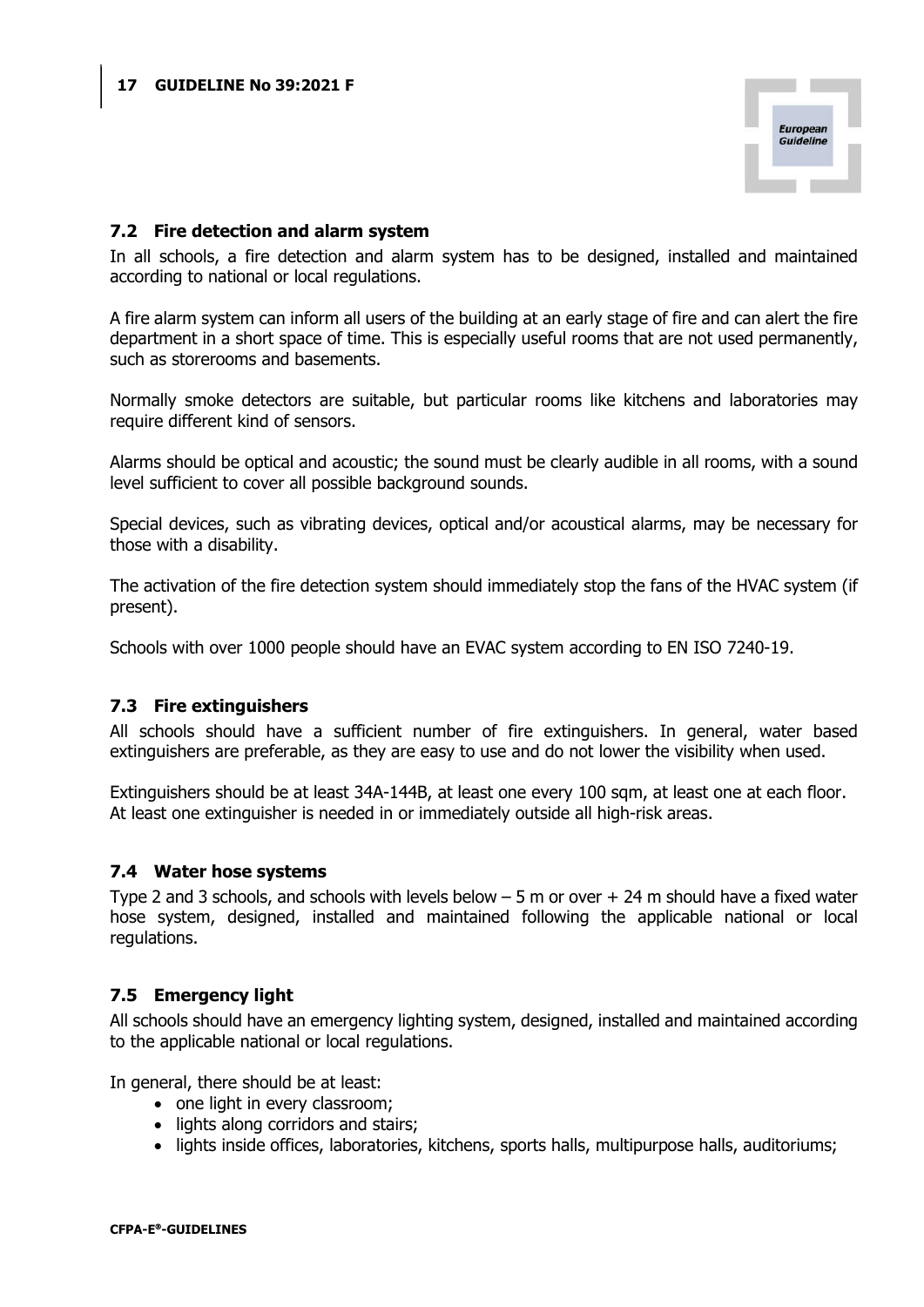

- one light near the general electric panel;
- at least one light inside all refuge areas for disabled people;
- external lights from the final doors to the public road, when appropriate, depending on the specific configuration of the premises.

The system should guarantee at least 5 lux along egress routes, to be measured horizontally at 1 m from floor.

If needed according to the fire risk assessment, in laboratories the emergency light system should guarantee higher levels of illuminance.

#### 7.6 Smoke ventilation

All rooms should have a system to guarantee the evacuation of smoke and heat during a fire. In general, normal windows can be sufficient; general criteria may be to have natural ventilating net surfaces for a total of at least 1/40 of floor surface.

Rooms with a fire load exceeding 1200 MJ/sqm should have a specifically designed ventilation system.

In case of mechanical extraction systems, a sufficient air inlet must be provided; fans and ducts should be fire resistant according to the risk assessment results.

If some of the requirements listed above are not possible, then a specific risk assessment should be made.

#### 7.7 Other fixed fire safety systems

When required by a specific fire risk assessment, for example in particular rooms like laboratories or other high risk areas, other fixed fire safety systems can be necessary, like for example carbon monoxide (CO) detectors or fire blankets.

When required by a specific fire risk assessment, for example in particular rooms like stock rooms, laboratories, covered car parks, etc., a sprinkler system should be designed, installed and maintained following the applicable national or local regulations.

#### 7.8 Safety signage

Appropriate signage is required for fire extinguishers, fire hoses, egress routes and exits.

Signage must conform to EN ISO 7010 standard or national regulations.

Illuminated or translucent exit pictograms in corridors and staircases guarantee better visibility than normal signage, especially during the night and in case of smoke, and may improve emergency egress significantly.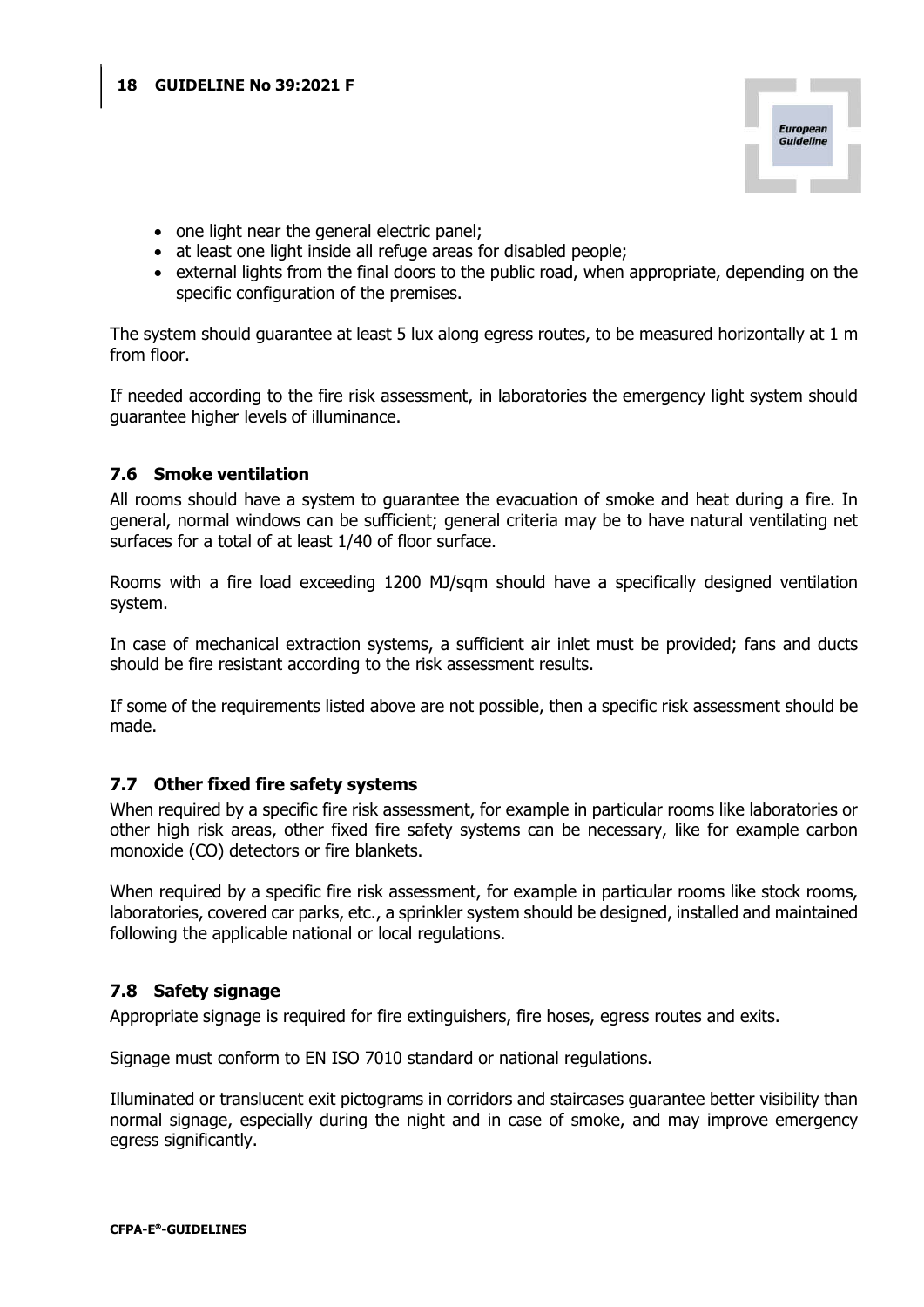

Illuminated signage need an emergency power supply for at least 60 minutes.

#### 7.9 Lifts

Schools taller than 24 m should have an evacuation lift.

All lifts, excluding evacuation lifts where present, should have an automatic emergency lowering system.

#### 8 Organizational fire protection

Please refer to Guideline no. 1: 2015 F "Fire protection management system".

#### 8.1 Arson

Arson is a major fire problem in schools, particularly in secondary schools.

Basement, roofs and toilets are among the most common places where a fire can be started intentionally.

Security against unauthorized accesses, particularly during nighttime, such as alarms for windows, doors and smoke vents on roofs, is an important part of the fire safety of schools.

Please refer to CFPA-E Guideline no. 2:2016 S "Security in schools".

When not in use, laboratories and high-risk areas should be kept locked.

All external combustible material, in particular external garbage containers and trash bins, should be installed at a sufficient distance from the building and, if possible, should be firmly fixed in order to prevent them from being lifted or moved (please see point 8.8). Please refer to:

- CFPA-E Guideline no. 1:2010 S "Arson document";
- CFPA-E Guideline no. 8:2016 S "Security in schools".

#### 8.2 Maintenance works, hot works

In all schools, a hot work permit system must be adopted. Before all works, the fire risk assessment needs to be updated.

All hot works should be performed in accordance to CFPA-E Guideline no. 12:2012 F "Fire safety basics for hot work operatives".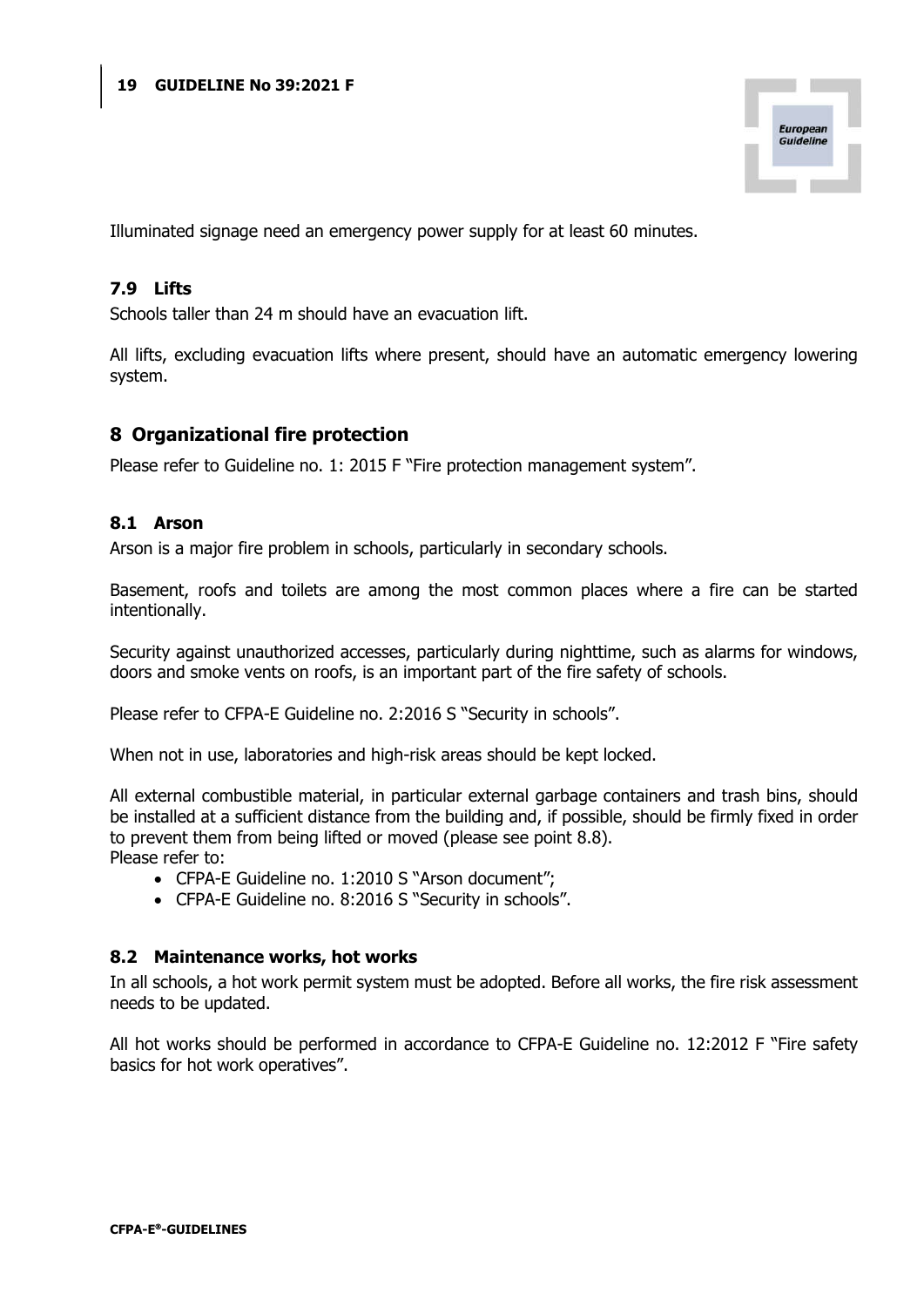

#### 8.3 Emergency and evacuation plan.

An emergency and evacuation plan needs to be adopted. The plan must be simple to implement in case of emergency.

At least one drawing, in plain sight, must be installed on a wall to show the main plan or characteristics of the school, including:

- The position of emergency exits;
- The position of main fire extinguishing systems and devices;
- The position of the main safety devices like for example gas shutters, emergency electric general switch, Fire fighters water connection, etc.
- The assembly point;
- All secure waiting areas;
- The main emergency telephone numbers.

The number of drawings must be adequate for the dimension of the school.

The drawing(s) must be easily to understand and must be installed on the wall with proper orientation.

Among teachers and school personnel, excluding students, a sufficient number of people must be adequately trained to form an internal fire service.

Please refer to CFPA-E Guideline no. 25:2010 F "Emergency plan".

#### 8.4 Training plans and fire drills

Teachers, students and other personnel must be trained in fire procedures, earthquake procedures (when applicable) and egress, by means of periodical fire drills.

Fire drills need to be performed regularly, at least once a year. If the drills reveal that the emergency and evacuation plans have a defect, it must be corrected as soon as possible and, following that, another fire drill must be organized and undertaken.

#### 8.5 Smoking

Smoking is forbidden inside all schools.

External smoking areas can be established, but in this case all materials, including canopies (if present), need to be non-combustible. The floor needs to be plain, easy to clean, without any cracks or gaps, so that it is impossible for cigarette butts to end up in a space under the floor.

#### 8.6 Maintenance and cleanliness

All systems, including all fire safety systems, must be regularly maintained.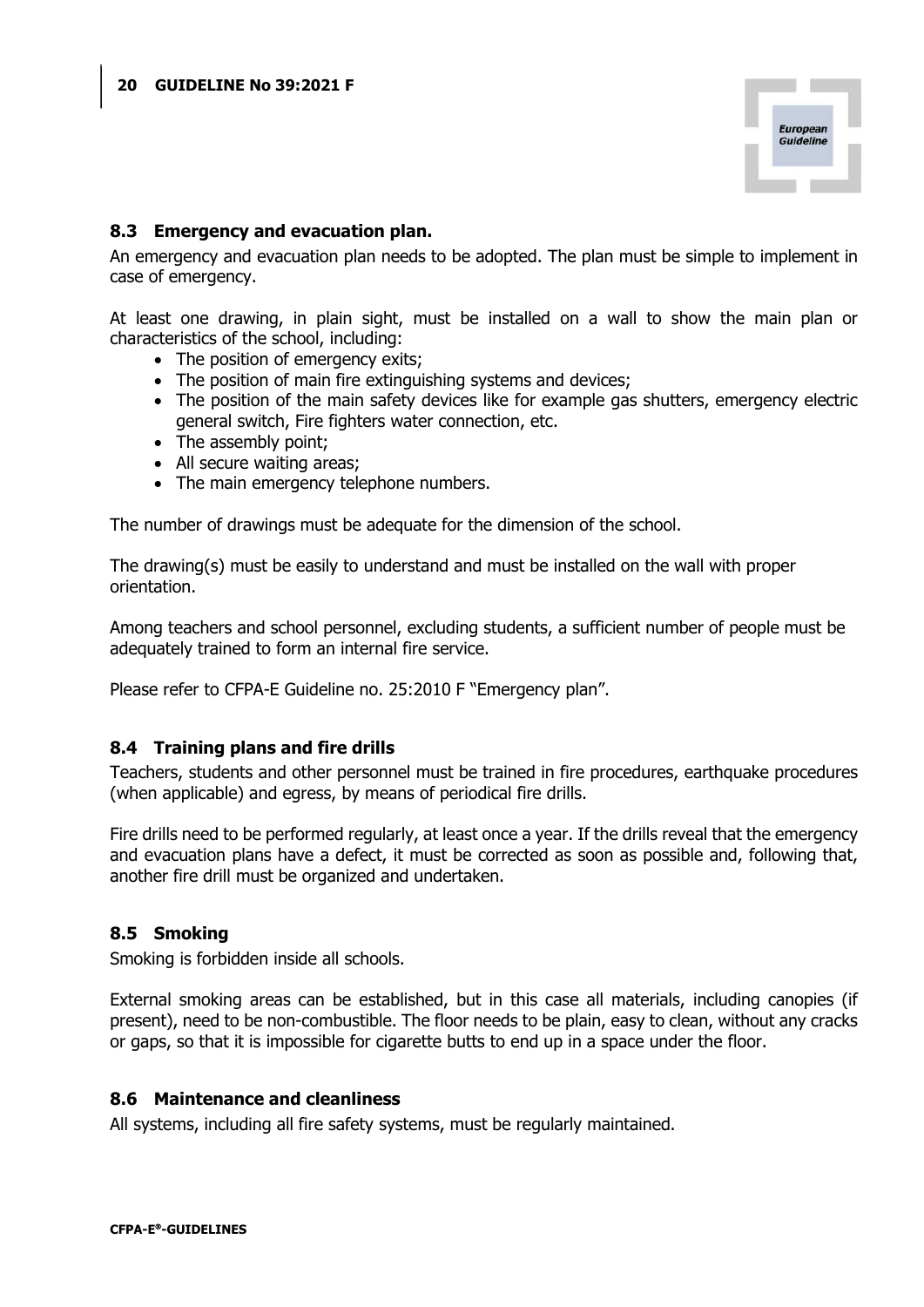

All schools must have a cleanliness procedure with regular periodical cleaning of all spaces, including external spaces, risers, voids, and all areas where dust and waste can accumulate during time.

#### 8.7 Flammable liquids and gases

Flammable liquids and gases must be kept in the minimum necessary quantities. They must be stored in accordance with national or local regulations.

Large amounts of flammable liquids or gases must be kept in a specific fire compartment, possibly with direct access from outside, with appropriate ventilation, and a specific explosion risk assessment must be done.

#### 8.8 Dangerous substances and chemicals

Dangerous substances or mixtures, for example cleaning agents, must be kept in a safe location in their original packaging locked if possible, with all original labels containing written safety instructions according to national codes attached. Preferably, bottles of cleaning agents or dangerous products should have children-safe closures.

All cleaning agents and other dangerous substances must never be inserted in other bottles or containers, especially in bottles that have been used for drinking liquids or that are similar to bottles of drinking liquids. Inattentive people and children can easily mistake those bottles or containers as a drink, which if they were to subsequently drink from the bottle or container may cause severe injuries may or even death.

#### 8.9 Waste management and disposal

Clear instructions must be given to students and personnel concerning correct waste management and disposal and possible correct methods of recycling of waste indicated by local codes.

Accumulation of waste should be avoided.

Any waste containers that are placed outside the premises must have an adequate safety distance away from the premises to prevent arson or accidental combustion. The minimum horizontal safety distance between buildings and waste containers, smaller then 600 l, is 2,5m. For larger waste containers see more detailed information in CFPA-E guideline No 7 F Safety Distances Between Waste Containers and Buildings.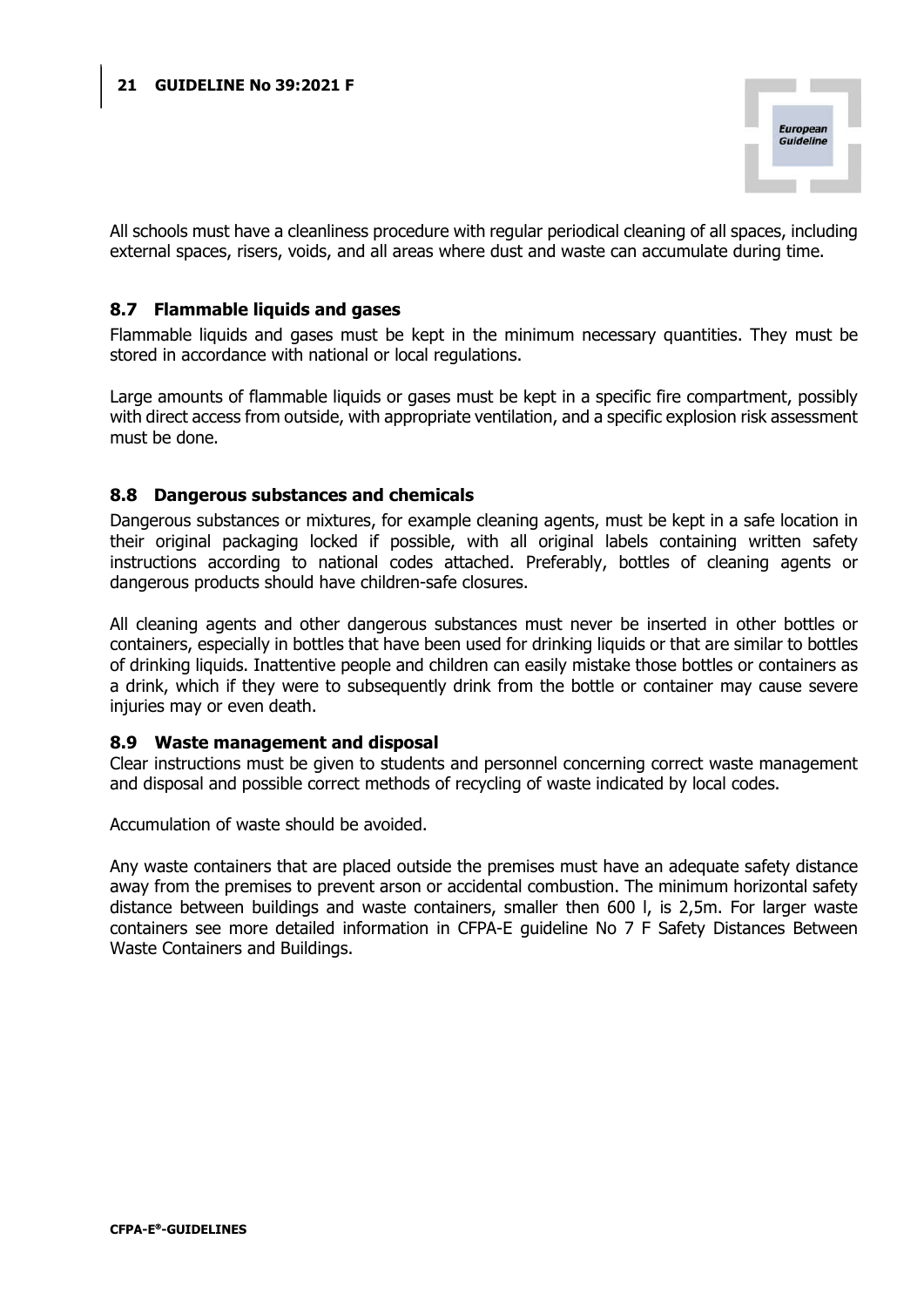

# 9 European guidelines

Fire

| Guideline No    |    | 1:2015 F -Internal fire protection control                                           |
|-----------------|----|--------------------------------------------------------------------------------------|
| Guideline No    |    | 2:2018 F -Panic & emergency exit devices                                             |
| Guideline No    |    | 3:2011 F -Certification of thermographers                                            |
| Guideline No    |    | 4:2010 F -Introduction to qualitative fire risk assessment                           |
| Guideline No    |    | 5:2016 F -Guidance signs, emergency lighting and general lighting                    |
| Guideline No    |    | 6:2021 F - Fire safety in care homes                                                 |
| Guideline No    |    | 7:2011 F -Safety distance between waste containers and buildings                     |
| Guideline No    |    | 8:2004 F -Preventing arson – information to young people                             |
| Guideline No    |    | 9:2012 F - Fire safety in restaurants                                                |
| Guideline No    |    | 10:2008 F -Smoke alarms in the home                                                  |
| Guideline No    |    | 11:2015 F -Recommended numbers of fire protection trained staff                      |
| Guideline No    |    | 12:2012 F - Fire safety basics for hot work operatives                               |
| Guideline No    |    | 13:2006 F - Fire protection documentation                                            |
| Guideline No    |    | 14:2019 F - Fire protection in information technology facilities                     |
| Guideline No    |    | 15:2012 F - Fire safety in guest harbours and marinas                                |
| Guideline No    |    | 16:2016 F - Fire protection in offices                                               |
| Guideline No    |    | 17:2014 F - Fire safety in farm buildings                                            |
| Guideline No    |    | 18:2013 F - Fire protection on chemical manufacturing sites                          |
| Guideline No    |    | 19:2009 F - Fire safety engineering concerning evacuation from buildings             |
| Guideline No    |    | 20:2012 F - Fire safety in camping sites                                             |
| Guideline No    |    | 21:2021 F - Fire prevention on construction sites                                    |
|                 |    | Guideline No 22:2012 F -Wind turbines - Fire protection guideline                    |
| Guideline No    |    | 23:2010 F -Securing the operational readiness of fire control system                 |
| Guideline No    |    | 24:2016 F - Fire safe homes                                                          |
| Guideline No    |    | 25:2010 F - Emergency plan                                                           |
| Guideline No    | 26 | -Unfilled                                                                            |
| Guideline No    |    | 27:2021 F - Fire safety in apartment buildings                                       |
| Guideline No    |    | 28:2012 F - Fire safety in laboratories                                              |
| Guideline No    |    | 29:2019 F -Protection of paintings: transports, exhibition and storage               |
| Guideline No    |    | 30:2021 F -Basic principles of fire safety of historic buildings                     |
| Guideline No    |    | 31:2021 F -Protection against self-ignition end explosions in handling and storage   |
|                 |    | -of silage and fodder in farms                                                       |
|                 |    | Guideline No 32:2014 F -Treatment and storage of waste and combustible secondary raw |
|                 |    | -materials                                                                           |
| Guideline No    |    | 33:2015 F - Evacuation of people with disabilities                                   |
| Guideline No    |    | 34:2015 F - Fire safety measures with emergency power supply                         |
| Guideline No    |    | 35:2015 F - Fire safety in warehouses                                                |
| Guideline No    |    | 36:2017 F - Fire prevention in large tents                                           |
| Guideline No    |    | 37:2018 F -Photovoltaic systems: recommendations on loss prevention                  |
| Natural hazards |    |                                                                                      |

|  | Guideline No 1:2012 N -Protection against flood                                            |
|--|--------------------------------------------------------------------------------------------|
|  | Guideline No $2:2013$ N -Business resilience – An introduction to protecting your business |